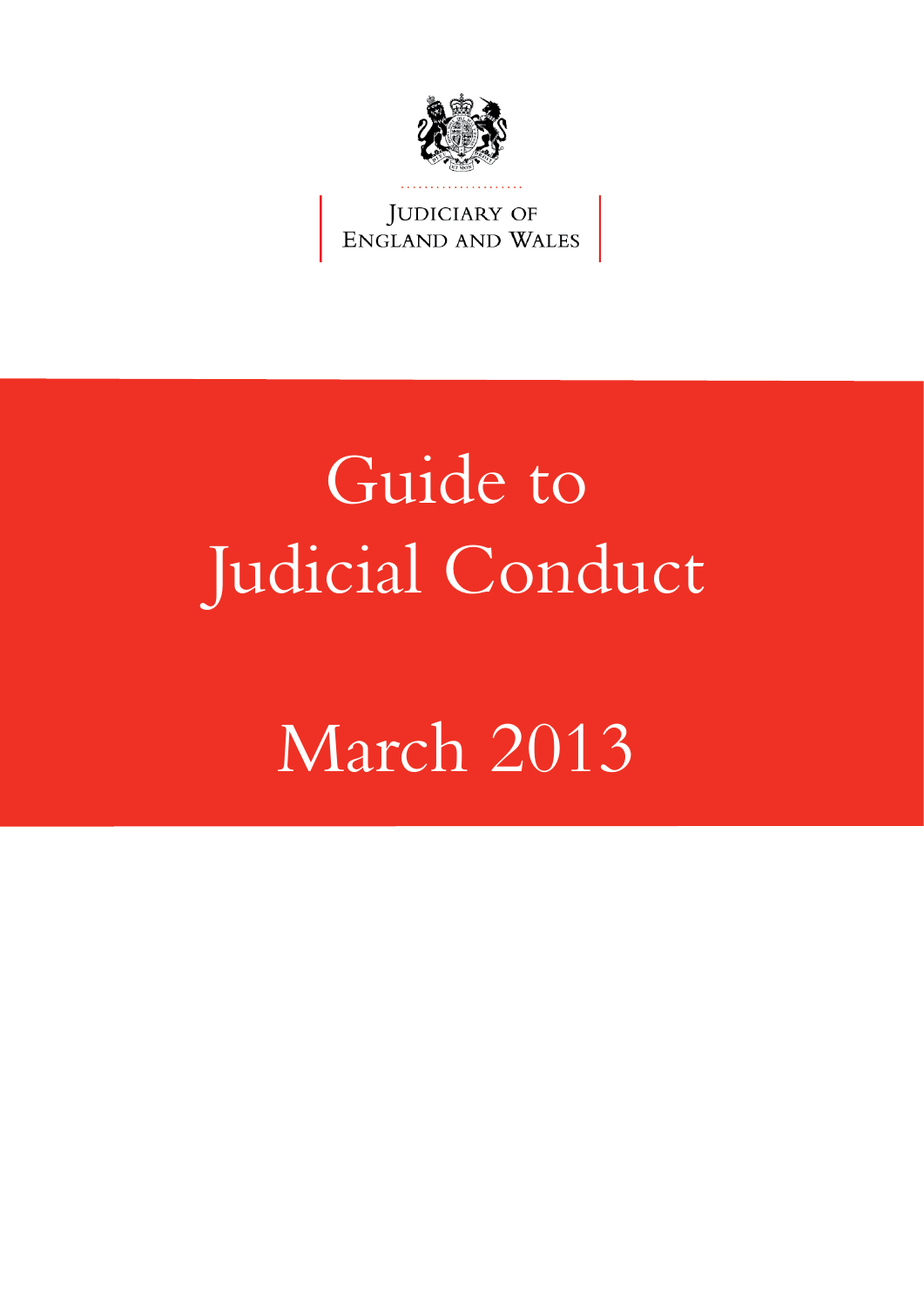#### **Contents**

## Contents

 $\ddotsc$ 

| Acknowledgments                                          | 4  |
|----------------------------------------------------------|----|
| <b>Standing Committee on Guide to Judicial Conduct</b>   | 5  |
| <b>Chapter one: Introduction</b>                         | 7  |
| Chapter two: Judicial independence                       | 9  |
| <b>Chapter three: Impartiality</b>                       | 10 |
| <b>Chapter four: Integrity</b>                           | 13 |
| <b>Chapter five: Propriety</b>                           | 15 |
| <b>Chapter six: Competence and diligence</b>             | 18 |
| Chapter seven: Personal relationships and perceived bias | 19 |
| Chapter eight: Activities outside court                  | 21 |
| Chapter nine: After retirement                           | 29 |
| The Office for Judicial Complaints                       | 30 |
| Appendix 1: Dignity at Work statement                    | 31 |
| Appendix 2: A brief guide to the Equality Act 2010       | 33 |
| Appendix 3: Letter to all judiciary                      | 36 |
| Appendix 4: Blogging by judicial office-holders          | 38 |
| Appendix 5: Amendments                                   | 39 |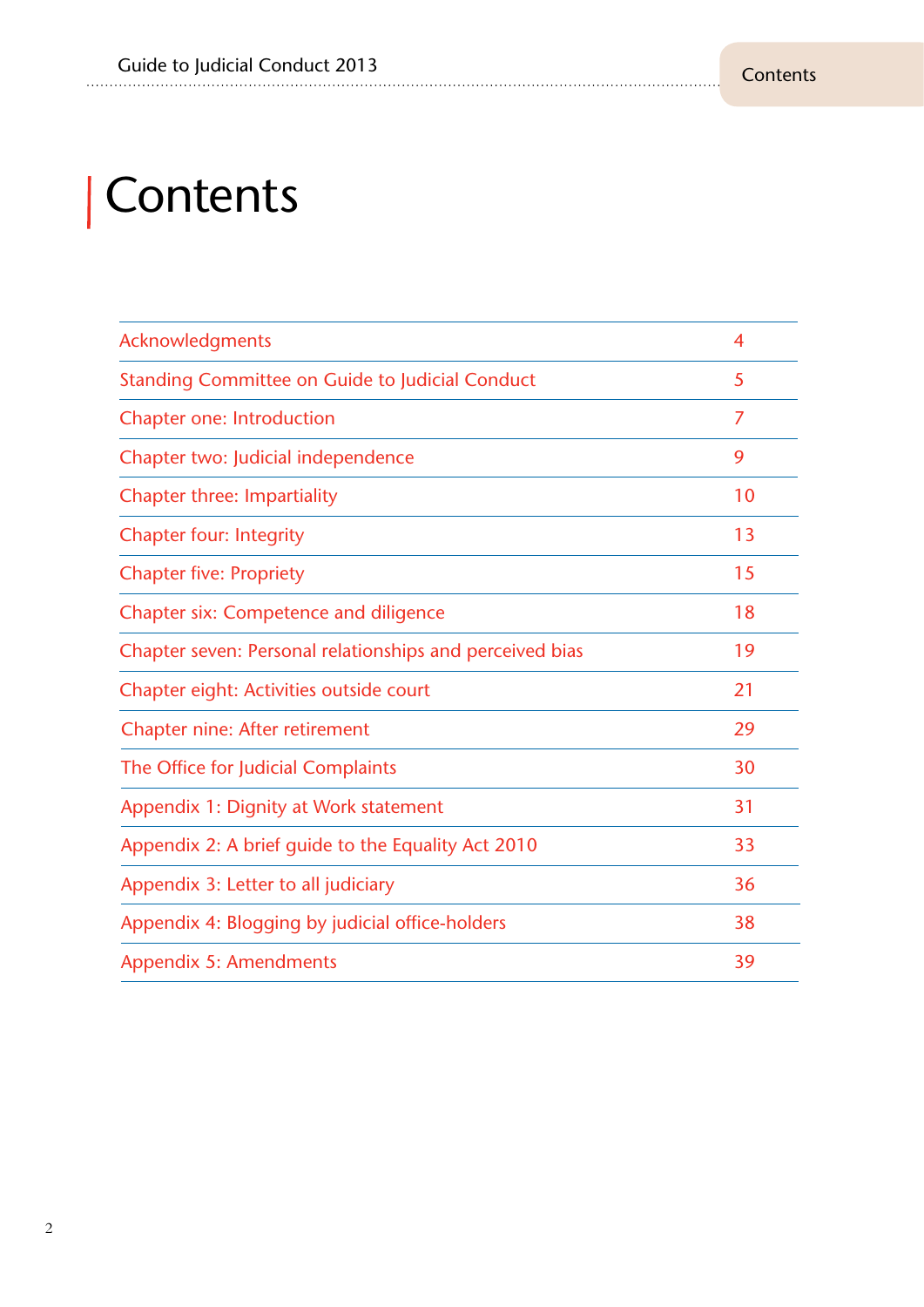## Foreword

This Guide to Judicial Conduct has been drafted by a working group of judges set up by the Judges' Council, under the chairmanship of Lord Justice Pill and published by the Judges' Council following extensive consultation with the judiciary. As Chairman of the Judges' Council I would like to express my gratitude to the working group for their immense generosity in time and effort in producing the Guide.

We are justifiably proud of our existing standards of judicial conduct. However, the recent adoption of written codes of conduct throughout the world and the endorsement of principles by the UN Human Rights Commission at Geneva in April 2003, have indicated that a written Guide for England and Wales would now be desirable and in accord with international practice.

The range of restraints that are inherent in the acceptance of judicial office together with the obligations placed on judges by the taking of the Judicial Oath, have been taken into account by the working group. However, the responsibilities and the public's perception of the standards to which judges should adhere are continuously evolving. To take but one example, when I came to the Bar it was considered in order for a son to appear before his father. This would be unacceptable today. So this Guide will have to evolve to keep up with these changes.

This Guide is intended to offer assistance to judges on issues rather than to prescribe a detailed code and to set up principles from which judges can make their own decisions and so maintain their judicial independence. I know that it will prove to be a valuable tool in assisting judges to deal with difficult ethical problems with which they will be inevitably faced. As important requirements as to conduct are also set out in each member of the judiciary's Terms and Conditions of Appointment, the Guide must be read in conjunction with those Terms and Conditions.

Although it is primarily aimed at professional full and part time judges, I would hope that the Guide will be of assistance to all the judiciary, including lay magistrates and tribunal members as well.

You Judge

The Rt. Hon. The Lord Judge, Lord Chief Justice of England and Wales Chairman of the Judges' Council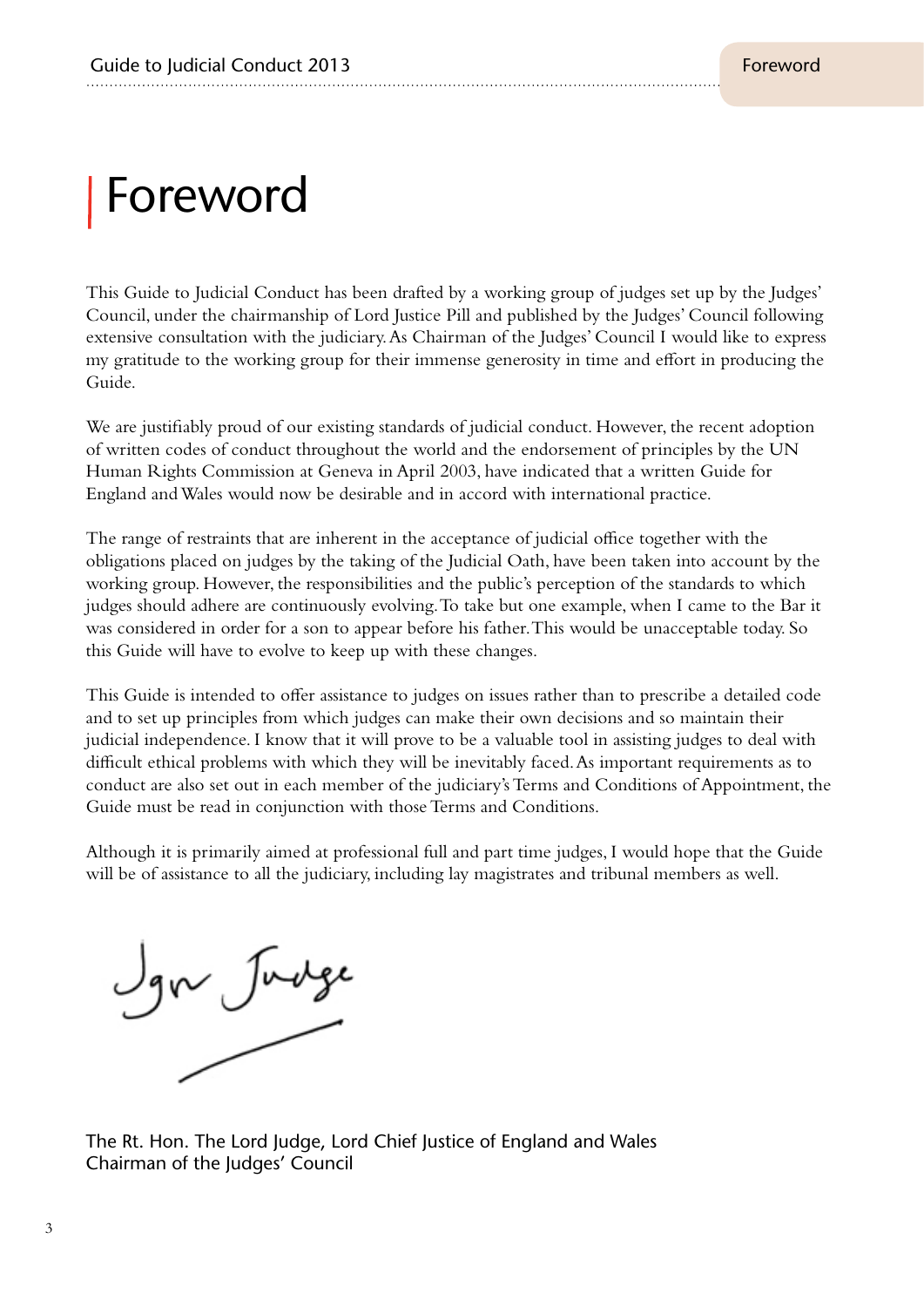### <span id="page-3-0"></span>Acknowledgments

In November 2002 a copy of the paper 'Guidelines to Judicial Ethics' drafted under the auspices of the Judicial Studies Board by a committee chaired by Dame Janet Smith was placed before the Judges' Council. The assistance derived from this paper is gratefully acknowledged.

The Judges' Council agreed that a working group should be set up and invited Lord Justice Pill to chair it and to select its members, which he did in consultation with Lord Justice Judge, then Senior Presiding Judge. The members were Mr Justice Gage, Mr Justice McCombe, His Honour Judge Brodrick, Her Honour Judge Eleri Rees and District Judge Michael Walker. The generous time given and invaluable advice received from the working group is gratefully acknowledged.

Consultation on a draft Guide was subsequently carried out with the Court of Appeal and High Court Benches, the Circuit and District Benches via their respective Council and Association and the comments were collated. Following that consultation the final draft was shown to the Lord Chancellor and he was invited to make any further comments. The generous assistance given by the Secretary to the Council for Her Majesty's Circuit Judges and by the Secretary of the Association of District Judges is gratefully acknowledged together with the assistance given by the Secretary to the Judges' Council, the staff of the Office of the Lord Chief Justice and officials of the DCA and the Court Service throughout the preparation and publication of this Guide.

Grateful thanks are given to all those judges who responded to the consultation and to the Lord Chancellor for his support.

Of the Guides from other jurisdictions to which reference has been made in the Introduction to this Guide, acknowledgement is particularly due to the Australian Chief Justices' document 'Guide to Judicial Conduct', the form and content of which have been a valuable model.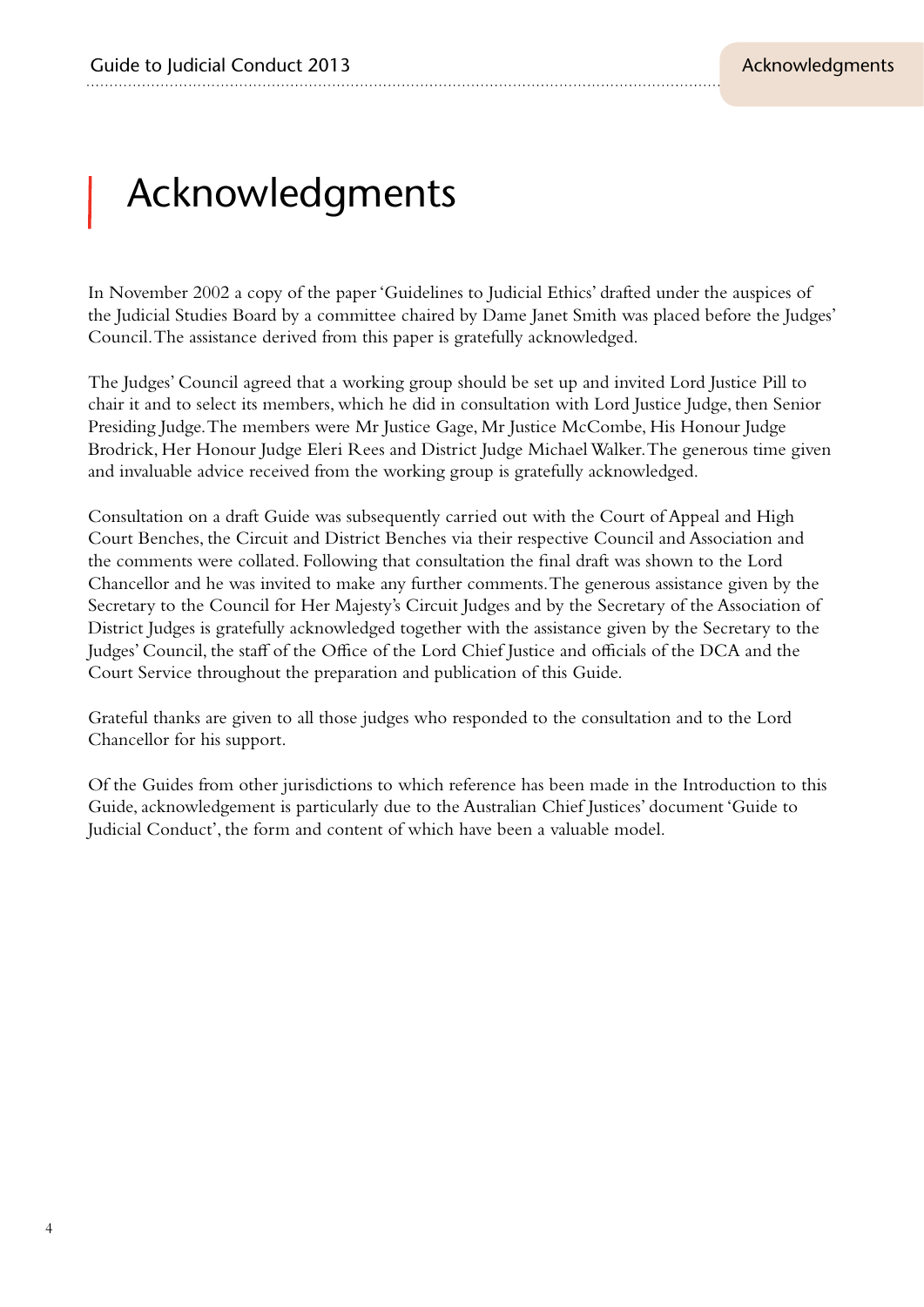### <span id="page-4-0"></span>Standing Committee on Guide to Judicial Conduct

Following the publication of this Guide in October 2004, the Judges' Council has set up a Standing Committee to keep the Guide under review and to deal with any points of principle that may not be dealt with in the Guide or that may need revision.

The members of the Standing Committee are:

- • Lord Justice Patten (chairman)
- Mrs Justice Macur DBE
- Her Honour Judge Elisabeth Fisher
- District Judge Tim Jenkins
- District Judge Michael Walker CBE
- Designated Immigration Judge Paul Shaerf, as representing tribunals
- Senior District Judge Riddle, Chief Magistrate
- André Rebello OBE, HM Coroner
- John Fassenfelt JP, Chairman of the Magistrates' Association.

As appears from its contents, the Guide is intended to offer assistance to judges about their conduct and to set out principles on the basis of which judges can make their own decisions. Consultation with colleagues and with the head of the appropriate jurisdiction, as defined in paragraph 8.2.4 of the Guide (which in the case of tribunal members includes their Chamber or Tribunal President), is encouraged. That is also encouraged by the Standing Committee, the existence and functioning of which is not designed or intended to cut across or interfere with existing collegiate arrangements. It is certainly not intended that particular situations with which judges are confronted should routinely be referred to the Committee or one of its members.

Where a point of general application or concern arises, however, whether addressed in the Guide or not, it may be appropriate to refer it to the Committee either by a reference to the Secretary of the Committee, who is also Secretary to the Judges' Council, or to the Chairman, or a member of the Committee. The Committee plans to meet at least twice a year, and more frequently if the need should arise.

At such meetings, the Committee will consider, from information available to members, how the guide is working in practice. It will clearly assist them in that task if judges do refer to the Committee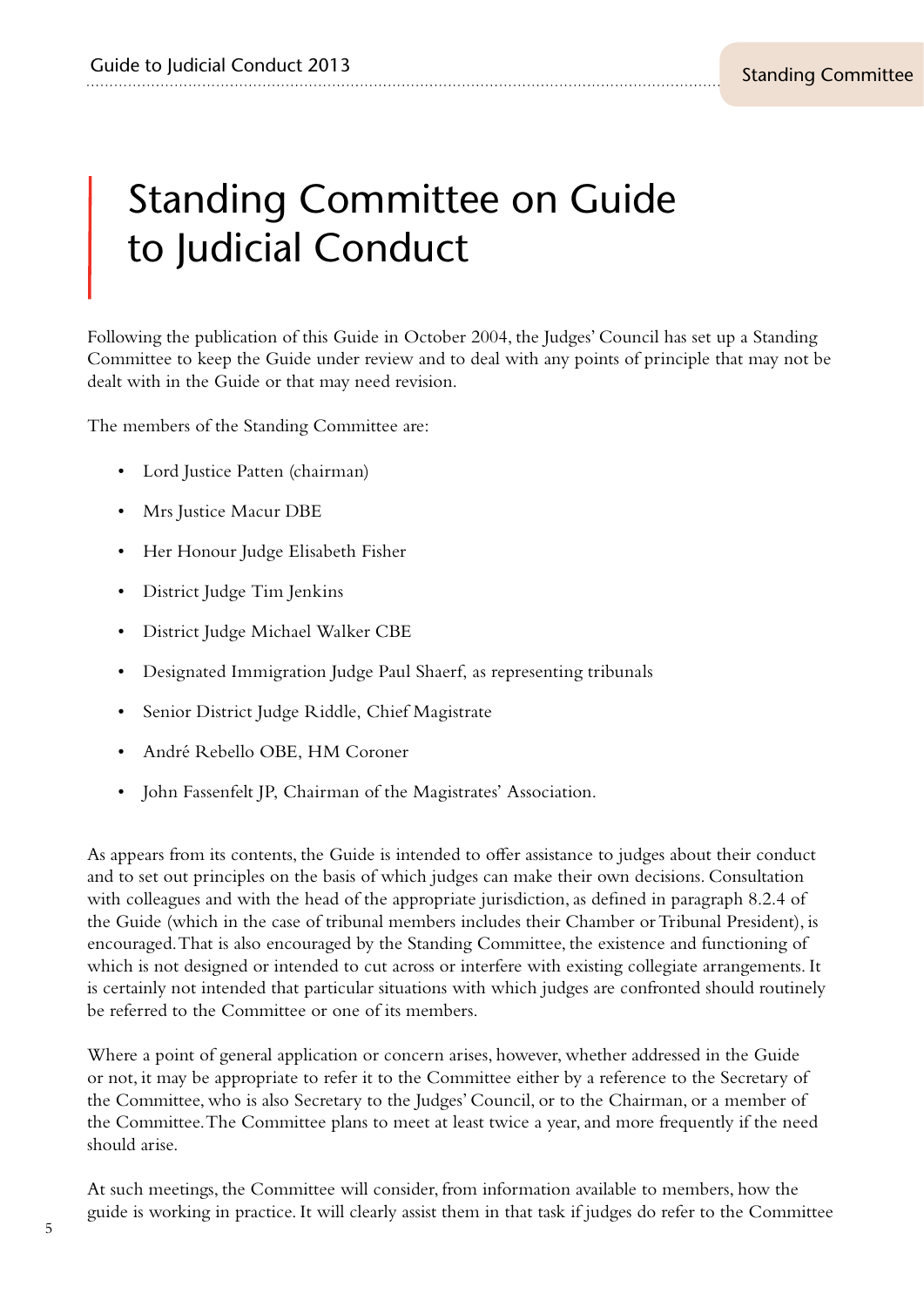any points of general concern which have arisen. While it is hoped that changes to what are intended to be general principles guiding conduct will not frequently be required, consideration may be given by the Committee to possible additions to and revisions of the contents of the Guide. It is understood that a need for change may be perceived by judges whether or not a specific problem has actually arisen. If that should arise, the Committee would be glad to be told.

Committee members of course hope that the work of the Committee will assist judges in their task of maintaining high standards in the administration of justice.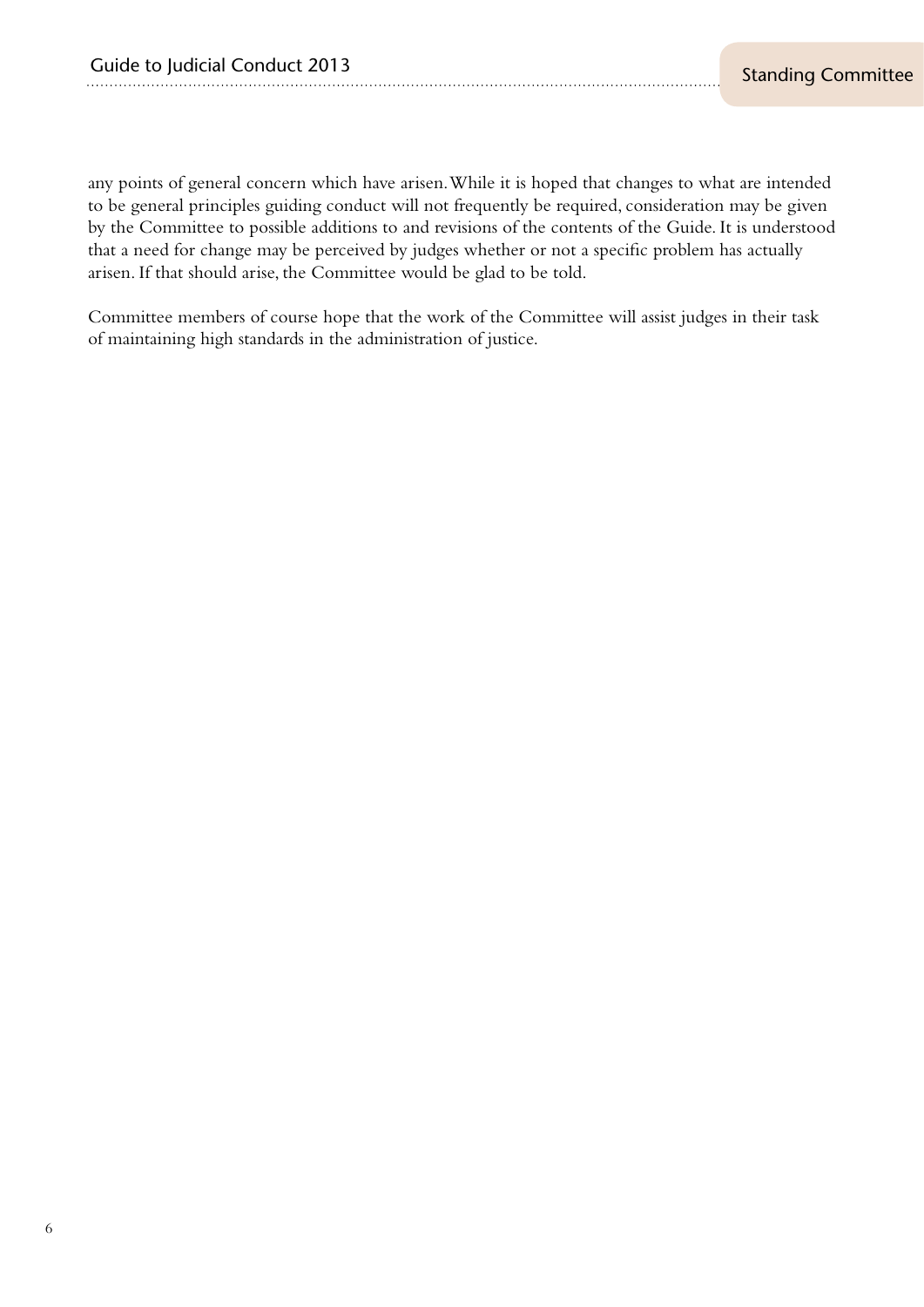### <span id="page-6-0"></span>Chapter one: Introduction

1.1 Guides to judicial conduct have become commonplace in recent years. As far as Commonwealth countries are concerned, a seminal study by Mr Justice Thomas, a judge of the Supreme Court of Queensland, Judicial Ethics in Australia was published in 1988. There have followed many documents including the Canadian Judicial Council's Ethical Principles for Judges (1998), a Guide to Judicial Conduct published for the Council of Chief Justices of Australia (2002) and a Code of Conduct for Judicial Officers of the Federal Republic of Nigeria.

1.2 Having posed the question whether judicial ethics exist as such, Mr Justice Thomas stated:

*"We form a particular group in the community. We comprise a select part of an honourable profession. We are entrusted, day after day, with the exercise of considerable power. Its exercise has dramatic effects upon the lives and fortunes of those who come before us. Citizens cannot be sure that they or their fortunes will not some day depend upon our judgment. They will not wish such power to be reposed in anyone whose honesty, ability or personal standards are questionable. It is necessary for the continuity of the system of law as we know it, that there be standards of conduct, both in and out of court, which are designed to maintain confidence in those expectations." (2nd ed. (1997) p9).* 

1.3 On a wider stage, what have become known as the Bangalore Principles of Judicial Conduct were initiated in 2001. The Bangalore principles arose from a United Nations initiative with the participation of Dato' Param Cumaraswamy, UN Special Rapporteur on the Independence of Judges and Lawyers. A draft code of judicial conduct was prepared by a group comprising senior judges from Commonwealth countries. This was discussed at several conferences attended by judges of both common law and civil law systems and has also been considered by the Consultative Council of European Judges. Revised principles were prepared in November 2002 following a round-table meeting of Chief Justices held at the Peace Palace, The Hague and were endorsed at the 59th session of the United Nations Human Rights Commission at Geneva in April 2003.

1.4 The principles are succinctly stated as six "values" and their stated intention is: "To establish standards for ethical conduct of judges. They are designed to provide guidance to judges and to afford the judiciary a framework for regulating judicial conduct. They are also intended to assist members of the Executive and Legislature, and lawyers and the public in general, to better understand and support the judiciary". The principles are:

- (i) Judicial independence is a prerequisite to the rule of law and a fundamental guarantee of a fair trial. A judge shall therefore uphold and exemplify judicial independence in both its individual and institutional aspects.
- (ii) Impartiality is essential to the proper discharge of the judicial office. It applies not only to the decision itself but also to the process by which the decision is made.
- (iii) Integrity is essential to the proper discharge of the judicial office.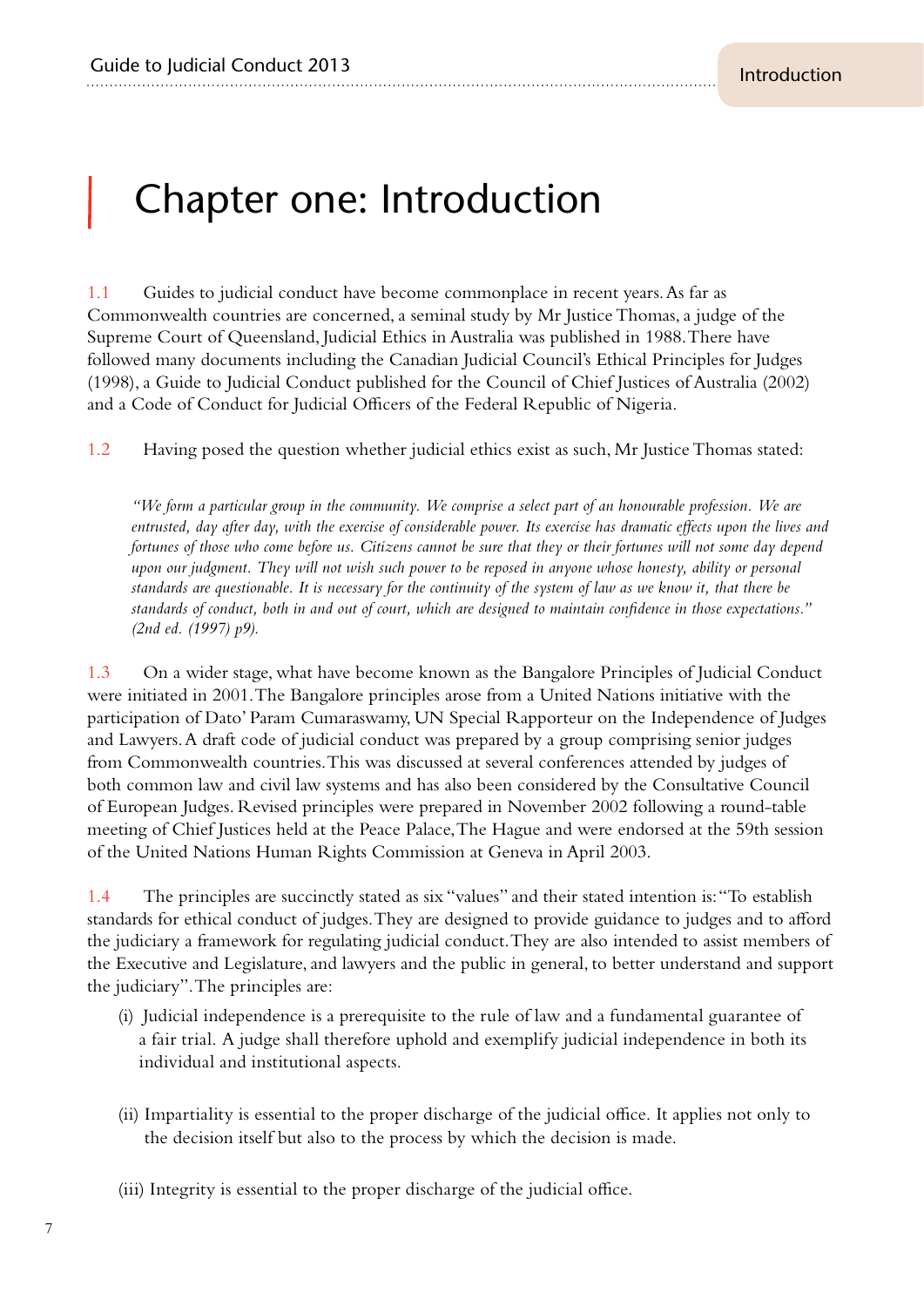- (iv) Propriety, and the appearance of propriety, are essential to the performance of all of the activities of the judge.
- (v) Ensuring equality of treatment to all before the courts is essential to the due performance of the judicial office.
- (vi) Competence and diligence are prerequisites to the due performance of judicial office.

1.5 In the Bangalore guidance, those principles are developed in a series of propositions set out in paragraphs under each of the above headings. In drafting the present guidance, weight has been given and acknowledgement is due to that statement of principles.

1.6 Several preliminary points need to be made.

1.6.1 The guidance must in all respects be read against the background of the memorandum on conditions of appointment and terms of service accepted by the judge when assuming office.

1.6.2 The primary responsibility for deciding whether a particular activity or course of conduct is appropriate rests with the individual judge and what follows is not intended to be prescriptive, unless stated to be. There may be occasions when the overall interests of justice require a departure from propositions as literally stated in the guide. It is also acknowledged that there is a range of reasonably held opinions on some aspects of the restraints that come with the acceptance of judicial office.

1.6.3 Any attempt to set out principles under the Bangalore headings leads very quickly to a recognition that the concept of judicial independence is another aspect of judicial integrity and judicial impartiality and that there is substantial overlap between the principles relevant to the application of the values.

1.7 The pattern which follows is that Sections 2 to 6 consider the general principles stated in paragraph 1.4 above with some discussion as to their effect. Principle (vi) is dealt with briefly, for reasons given in Section 6. Principle (v) is fundamental and, given the guidance in other sections, is not thought to require elaboration. Principles and aspirations having been expressed in these earlier sections, Sections 7 to 9 go on to consider a number of specific problems the judge, including the fee-paid judge, may have to consider, always within the framework of the law and the guiding principles. Plainly all judges should keep up with the state of the law in this area. Section 10 deals with the Office for Judicial Complaints.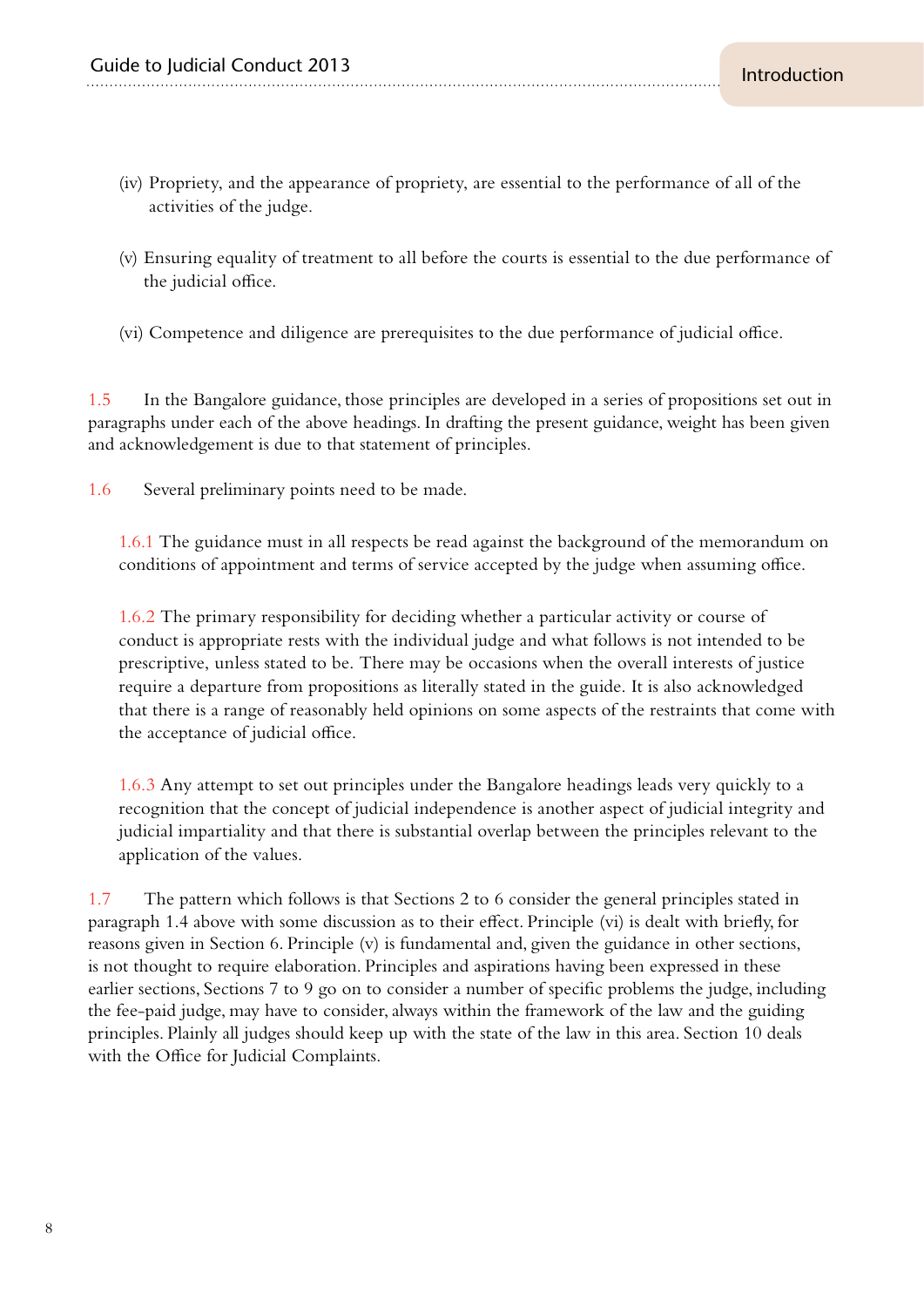### <span id="page-8-0"></span>Chapter two: Judicial independence

2.1 Judicial independence is sometimes mistakenly perceived as a privilege enjoyed by judges, whereas it is in fact a cornerstone of our system of government in a democratic society and a safeguard of the freedom and rights of the citizen under the rule of law. The judiciary, whether viewed as an entity or by its individual membership, is and must be seen to be, independent of the legislative and executive arms of government. The relationship between the judiciary and the other arms should be one of mutual respect, each recognising the proper role of the others. Judges should always take care that their conduct, official or private, does not undermine their institutional or individual independence, or the public appearance of independence.

#### 2.2 The judicial oath provides:

*"I will do right to all manner of people after the laws and usages of this Realm, without fear or favour, affection or ill-will."* 

In taking that oath, the judge has acknowledged that he or she is primarily accountable to the law which he or she must administer.

2.3 The oath plainly involves a requirement to be alert to, and wary of, subtle and sometimes not so subtle attempts to influence judges or to curry favour. Moreover, in the proper discharge of duties, the judge must be immune to the effects of publicity, whether favourable or unfavourable. That does not of course mean being immune to an awareness of the profound effect judicial decisions may have, not only on the lives of people before the court, but sometimes upon issues of great concern to the public, concerns which may be expressed in the media.

2.4 Consultation with colleagues when points of difficulty arise is important in the maintenance of standards. In performing judicial duties, however, the judge shall be independent of judicial colleagues and solely responsible for his or her decisions.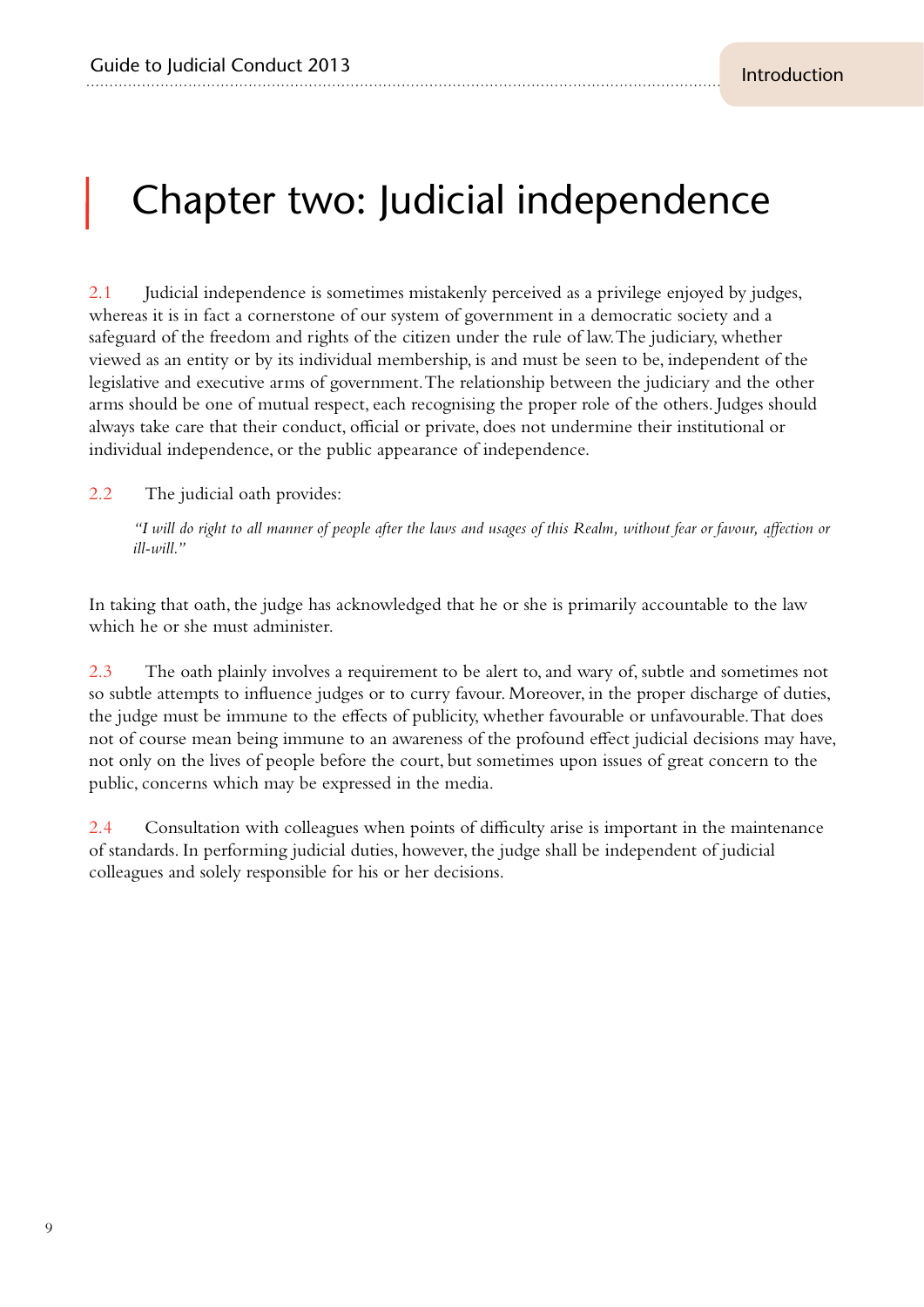### <span id="page-9-0"></span>Chapter three: Impartiality

3.1 A judge should strive to ensure that his or her conduct, both in and out of court, maintains and enhances the confidence of the public, the legal profession and litigants, in the impartiality of the judge and of the judiciary.

3.2 Because the judge's primary task and responsibility is to discharge the duties of office, it follows that a judge should, so far as is reasonable, avoid extra-judicial activities that are likely to cause the judge to have to refrain from sitting on a case because of a reasonable apprehension of bias or because of a conflict of interest that would arise from the activity.

3.3 A specific application of that principle is that a judge must forego any kind of political activity and on appointment sever all ties with political parties. An appearance of continuing ties such as might occur by attendance at political gatherings, political fundraising events or through contribution to a political party, should be avoided. The need for abstinence also involves not participating in public demonstrations which, by associating the judge with a political viewpoint or cause, may diminish his authority as a judge and create in subsequent cases a perception of bias. Where a close member of a judge's family is politically active, the judge needs to bear in mind the possibility that, in some proceedings, that political activity might raise concerns about the judge's own impartiality and detachment from the political process.

3.4 Another application of the principle, though one difficult to define and apply in specific situations, is the expression of views out of court that would give rise to issues of perceived bias or pre¬judgment in cases that later come before the judge. This question is considered in more detail in Section 8.2.

3.5 The question whether an appearance of bias or possible conflict of interest is sufficient to disqualify a judge from hearing a case is the subject of Strasbourg, English and Welsh, and Commonwealth jurisprudence which will guide judges in specific situations and any attempt to summarise, or comment in detail, would be unhelpful and inappropriate. Recent English cases include *Locobail (UK) Ltd v Bayfield Properties Ltd [2002] QB 451*, *R v Bow Street Magistrates ex parte Pinochet (No.2) [2000] 1 AC 119, Re Medicaments and Related Classes of Goods (No.2)[2001] 1 WLR 700, M v Islington LBC [2002] 1 FLR 95* and *Lawal v Northern Spirit Ltd [2003] UKHL 35*.

3.6 Circumstances will vary infinitely and guidelines can do no more than seek to assist the judge in the judgment to be made, which involves, by virtue of the authorities, considering the perception the fair-minded and informed observer would have. While the purpose of the guidance is to express general principles, it has been thought appropriate to provide some detail upon issues it is known or believed in practice to cause problems for judges, including fee-paid judges, for example, under the heading personal relationships and perceived bias, Section 7 below.

3.7 The guidance applies to fee-paid as well as full-time and part-time judges. Issues specific to fee-paid judges are considered in paragraphs 3.15 to 3.18 below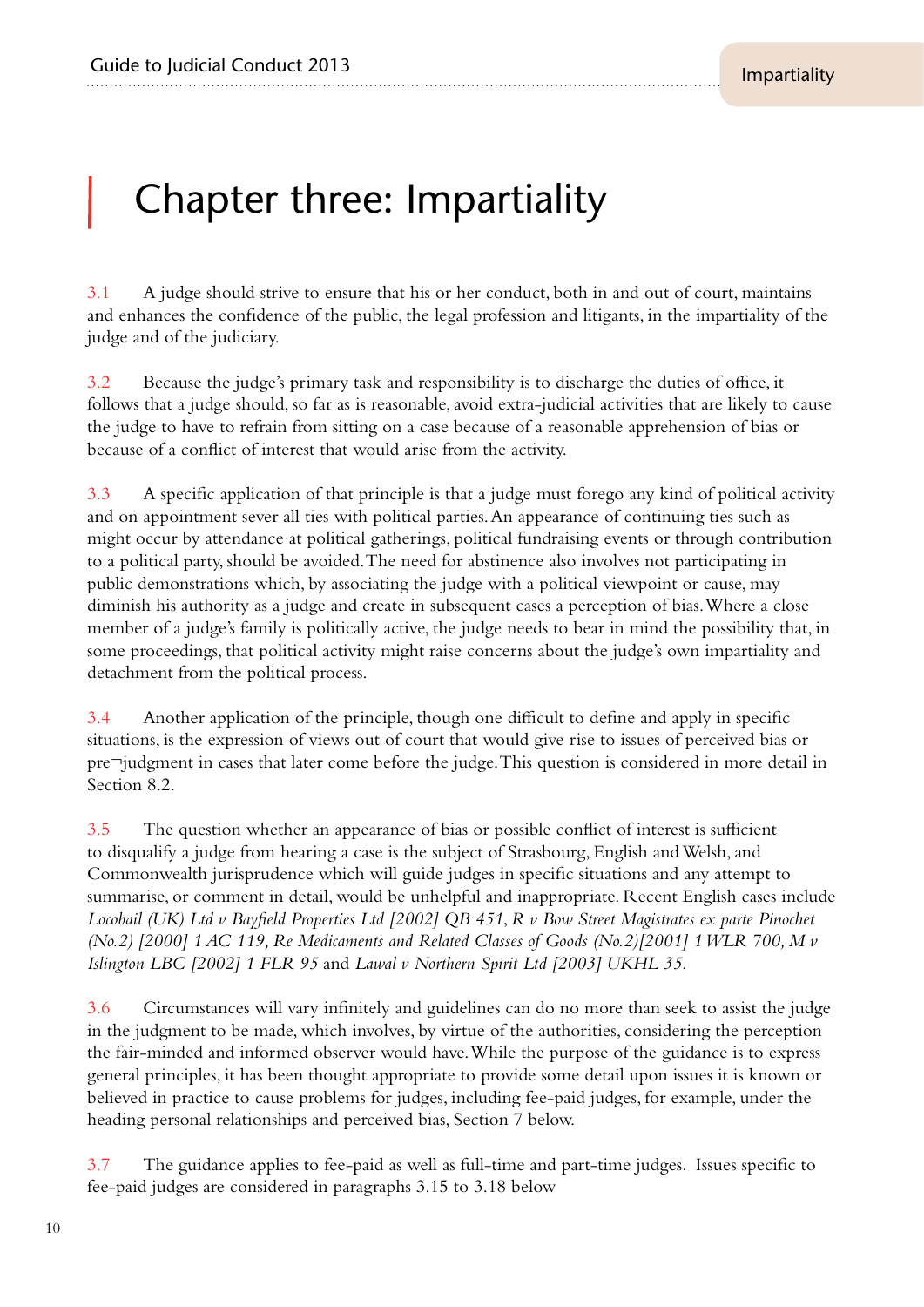3.8 If a judge, or to the knowledge of the judge, a member of the judge's family (family as defined below in the Bangalore principles) has any significant financial interest in the outcome of the case that will plainly disqualify.

3.9 Such an interest may arise without the judge having an interest in the case to be tried if the case is to decide a point of law which may affect the judge in his personal capacity. In taking the decision whether to hear the case, the judge should have regard, in relation to the point of law, to the nature and extent of his or her interest, and the effect of the decision on others with whom he or she has a relationship, actual or foreseeable. (As to the judge's position as a taxpayer see Section 14 of the Supreme Court Act 1981).

3.10 If a judge is known to hold strong views on topics relevant to issues in the case, by reason of public statements or other expression of opinion on such topics, possible disqualification of the judge may have to be addressed, whether or not the matter is raised by the parties. The risk will arise if a judge has taken part publicly in a controversial or political discussion. It will seldom, if ever, arise from what a judge has said in other cases.

3.11 Judges should, however, be careful to avoid giving encouragement to attempts by a party to use procedures for disqualification illegitimately. If the mere making of an insubstantial objection were sufficient to lead a judge to decline to hear a case, parties would be encouraged to attempt to influence the composition of the bench or to cause delay and the burden on colleagues would increase. A previous finding or previous findings by the judge against a party, including findings on credibility, will rarely provide a ground for disqualification. The possibility that the judge's comments in an earlier case, particularly if offered gratuitously, might reasonably be perceived as personal animosity, cannot be excluded but the possibility should occur, and is likely to occur, only very rarely.

3.12 If circumstances which may give rise to a suggestion of bias, or appearance of bias, are present so that they are to be disclosed to the parties, that should be done well before the hearing, if possible. Case management procedures will often enable this to be achieved. Disclosure, if followed by recusal, on the day of the hearing will almost certainly involve additional costs for the parties and will frequently cause listing difficulties. It must, however, be acknowledged that listing arrangements in many courts will be such that advance notification may often not be possible and disclosure only on the day of the hearing will be appropriate and sometimes inevitable. The judge should bear in mind the difficult position in which parties, and their advisers, are placed by disclosure on the day of hearing, when making a decision whether to proceed.

3.13 Disclosure should of course be to all parties and, save when the issue has been resolved by correspondence before the hearing, discussion between the judge and the parties as to what procedure to follow should normally be in open court, unless the case itself is to be heard in chambers. The consent of the parties is a relevant and important factor but the judge should avoid putting them in a position in which it might appear that their consent is sought to cure a ground of disqualification. Even where the parties consent to the judge sitting, if the judge, on balance, considers that recusal is the proper course, the judge should so act. Conversely, there are likely to be cases in which the judge has thought it appropriate to bring the circumstances to the attention of the parties but, having considered any submissions, is entitled to and may rightly decide to proceed notwithstanding the lack of consent.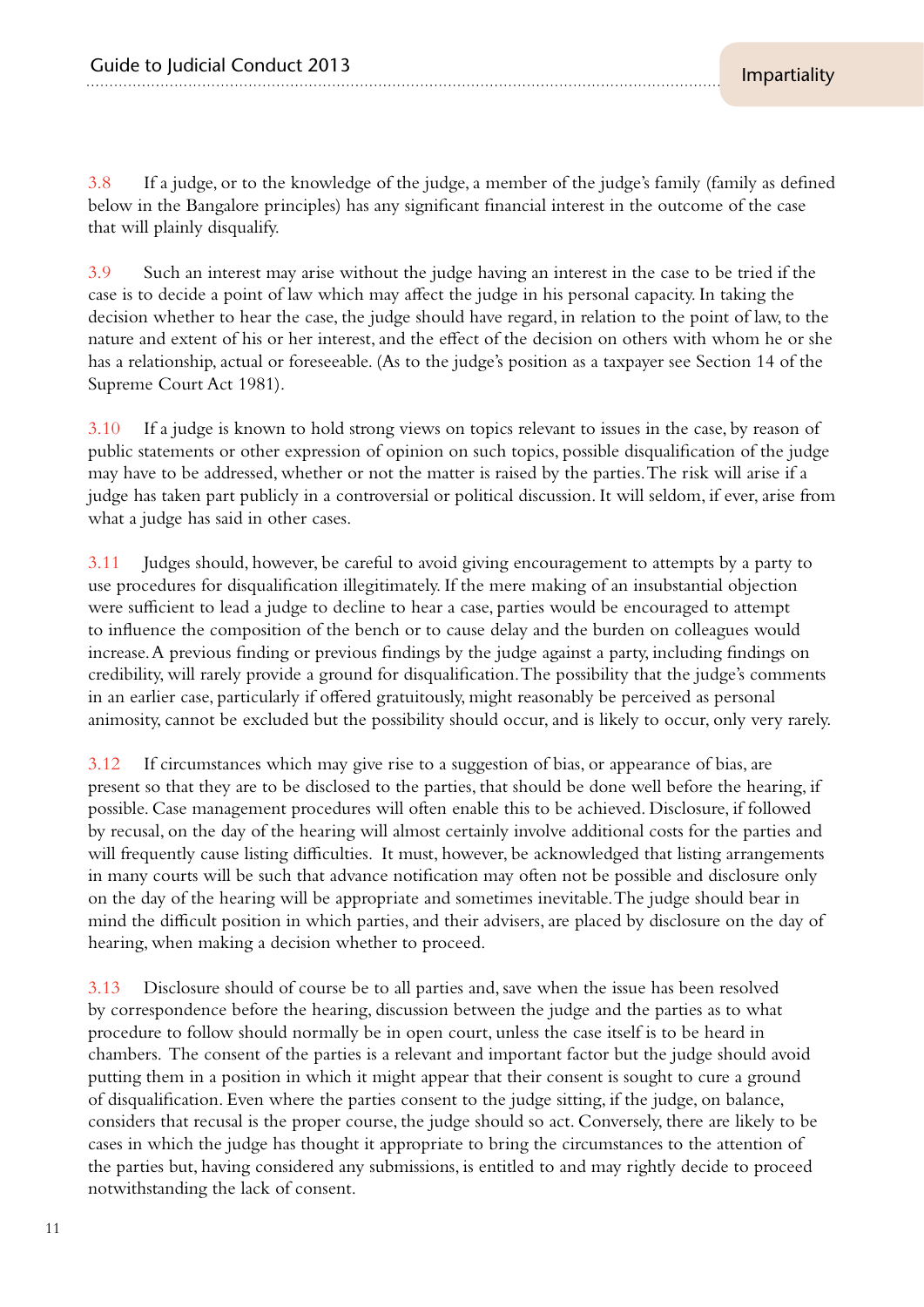3.14 A judge is entitled to keep in mind his general duty to try the cases in his or her list and the listing burden and delay which may be occasioned by a recusal. Moreover, it must be recognised that the urgency of the situation may be such that a hearing is required in the interests of justice notwithstanding the existence of arguable grounds in favour of disqualification.

#### Fee-paid judges

3.15 As their terms of appointment provide, fee-paid judges are expected to refrain from any activity, political or otherwise, which could conflict with their judicial office or be seen to compromise their impartiality.

3.16 A fee-paid judge has the same general obligation to maintain the status and dignity of the office of judge and to be alert to the possibility that outside activities, including political activities, may create a perception of bias when dealing with particular cases. Judgment is required in striking a balance between maintaining that status and dignity and the reasonable requirements of a legal practice or, in the case of lay fee-paid judges, the reasonable requirements of other employment and activities.

3.17 The fee-paid judge has additional factors to consider when making a decision as to recusal. The ban on party political activity does not apply to that judge who must therefore consider whether the nature and extent of the political activity would create a perception of unfairness in the particular case. The fee-paid judge may also, by virtue of professional practice, have links with chambers, professional firms and other parties which make it inappropriate for him or her to hear a case involving them or their clients.

3.18 The link need not be that of lawyer and client; a solicitor deputy district judge, for example, might not consider it appropriate to sit in judgment in cases involving a firm in professional competition with that fee-paid judge in the same district. By way of a further example, a fee-paid judge who is a barrister may have concerns about a member of his or her chambers who has entered into a conditional fee arrangement appearing before him or her. At many venues, the risk of recusal in civil proceedings is such that it is undesirable for a fee-paid judge to sit in the place of his or her legal practice.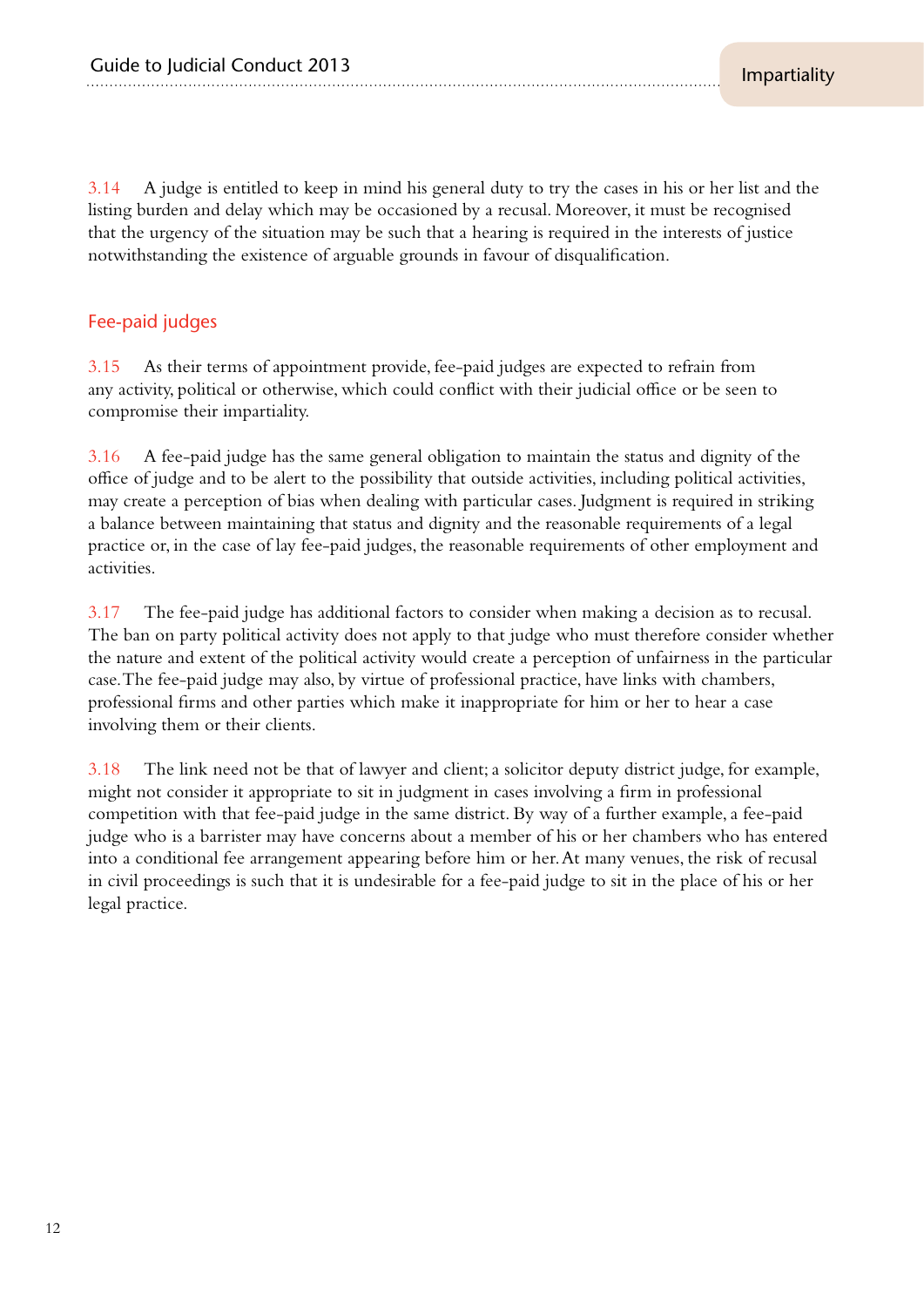### <span id="page-12-0"></span>Chapter four: Integrity

4.1 As a general proposition, judges are entitled to exercise the rights and freedoms available to all citizens. While appointment to judicial office brings with it limitations on the private and public conduct of a judge, there is a public interest in judges participating, insofar as their office permits, in the life and affairs of the community. Moreover, it is necessary to strike a balance between the requirements of judicial office and the legitimate demands of the judge's personal and family life. Judges have to accept that the nature of their office exposes them to considerable scrutiny and puts constraints on their behaviour which other people may not experience. Judges should avoid situations which might reasonably lower respect for their judicial office or might cast doubt upon their impartiality as judges. They must also avoid situations which might expose them to charges of hypocrisy by reason of things done in their private life. Behaviour which might be regarded as merely unfortunate if engaged in by someone who is not a judge might be seen as unacceptable if engaged in by a person who is a judge and who, by reason of that office, has to pass judgment on the behaviour of others.

4.2 A judge's conduct in court should uphold the status of judicial office, the commitment made in the judicial oath and the confidence of litigants in particular and the public in general. The judge should seek to be courteous, patient, tolerant and punctual and should respect the dignity of all. The judge should ensure that no one in court is exposed to any display of bias or prejudice on grounds said in the Bangalore principle entitled "equality" to include but not to be limited to "race, colour, sex, religion, national origin, caste, disability, age, marital status, sexual orientation, social and economic status and other like causes". There should be no bias or prejudice on those grounds, which are described in the principles as "irrelevant grounds". In the case of those with a disability care should be taken that arrangements made for and during a Court hearing do not put them at a disadvantage. Further guidance is given in the Judicial College's *Equal Treatment Bench Book*. The duty of course remains on the judge to apply the law as it relates to allegedly discriminatory conduct.

4.3 As the words of the judicial oath make clear, the principles of exercising equality and fairness of treatment have always been fundamental to the role and conduct of the judiciary when carrying out their judicial functions. As all judges will recognise, these principles should be also reflected in conduct outside court. However, in order to comply with s109 of the Equality Act 2010 the Lord Chief Justice and the Senior President of Tribunals have considered it appropriate to issue written guidance on equality and diversity. The Judicial Executive Board has therefore approved the following two documents setting out their policy on equality and diversity:

- A *Dignity at Work* statement setting out the standards of conduct they expect judicial officeholders to maintain in their dealings with one another and with members of staff (Appendix  $1)^{1}$ .
- A Brief Guide to the Equality Act 2010 outlining the major provisions within the Act as they 1 Developed by the Standing Committee of the Judges' Council on Judicial Support and Welfare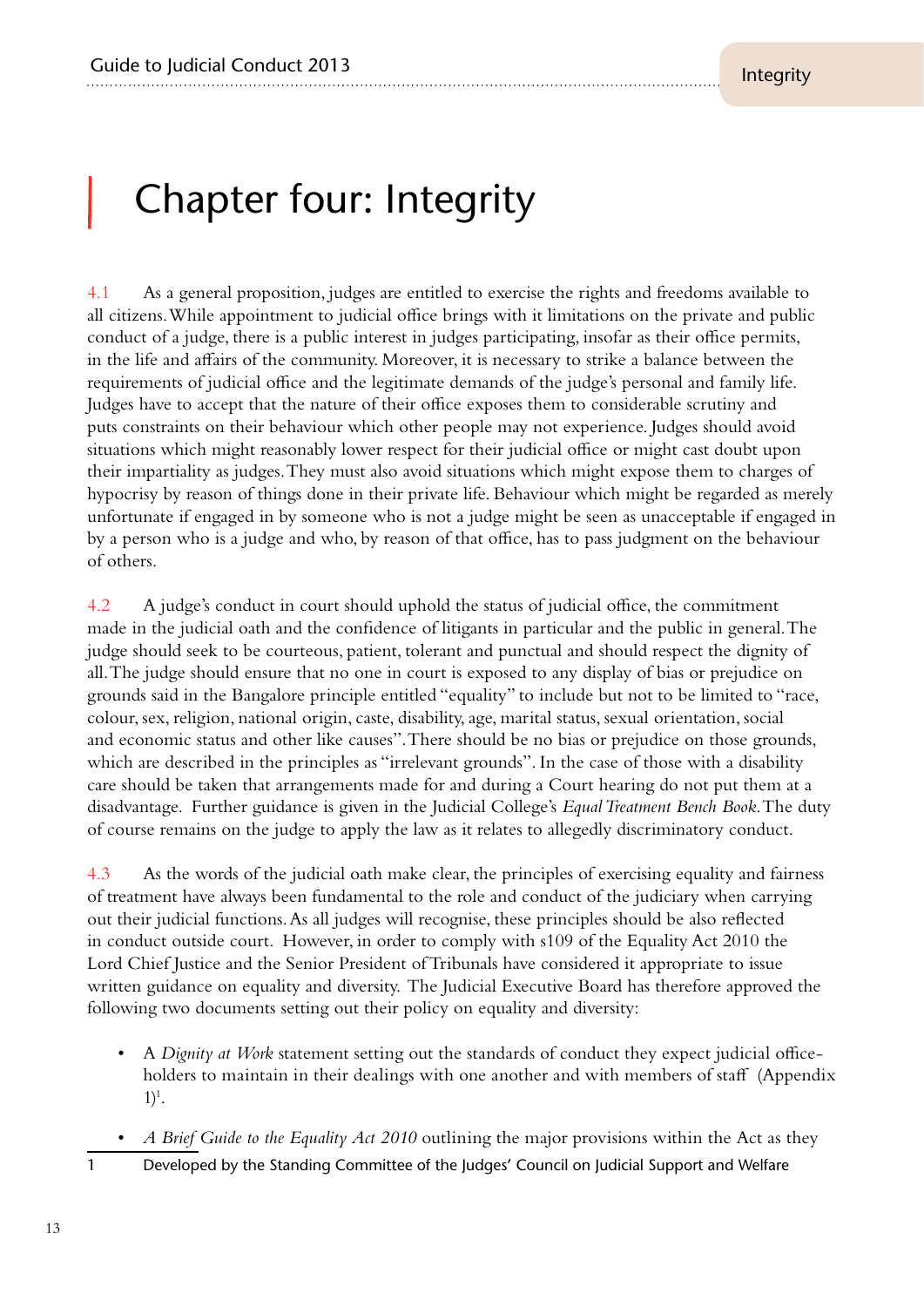may affect the judiciary<sup>2</sup> (Appendix 2).

4.4 These documents, together with a covering statement from the Lord Chief Justice and the Senior President of Tribunals may be found on the judicial intranet at **http://www.judiciary.gov. uk/Resources/JCO/Documents/Guidance/equality\_diversity.pdf**.

4.5 In their covering statement the Lord Chief Justice and the Senior President state that at all times when discharging any administrative, judicial leadership or judicial management function in connection with their judicial office, members of the judiciary will treat everyone equally<sup>3</sup>. In particular:

- Members of the judiciary involved in the selection and appointment of applicants for judicial office, for promotion to higher judicial office and/or for specific roles within the judiciary will make their decisions by reference to sound, objective criteria, on the basis of each candidate's personal merit, experience, competence, performance, skills and abilities;
- Members of the judiciary involved in the training, mentoring, appraisal, deployment and/ or pastoral care of judicial colleagues will act so as to promote equality of opportunity and treatment for all those in respect of whom they have responsibility;
- Members of the judiciary will treat all members of the court staff, judicial colleagues and other individuals with whom they come into contact in the course of performing their extra-judicial functions with courtesy and with due respect for their personal dignity.

4.6 Where a person raises a concern about discrimination in the above context, members of the judiciary will not treat that person any differently on that account.

4.7 Failure or alleged failure to comply with the terms of this policy may be dealt with, as appropriate, pursuant to the relevant procedures.

<sup>2</sup> Developed by the Standing Committee of the Judges' Council on the Guide to Judicial Conduct and the Equal Treatment Advisory Committee

<sup>3</sup> Save insofar as required by statute to act otherwise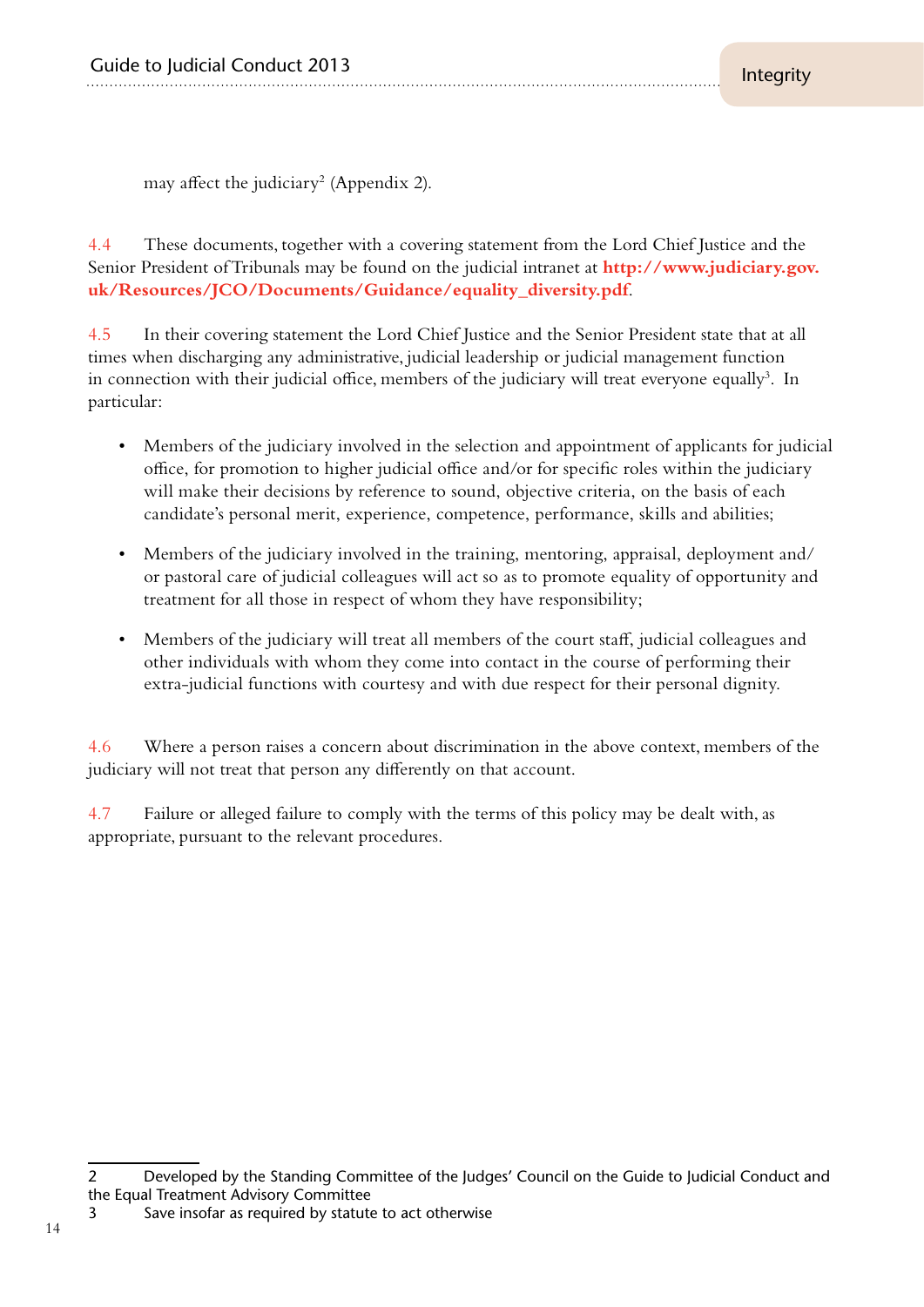### <span id="page-14-0"></span>Chapter five: Propriety

5.1 This principle, one of the Bangalore principles, does not appear as a heading in earlier guides mentioned, though the concept influences their contents. As a general statement of the conduct to be expected of a judge, the section (Section 4) of the Bangalore principles under this heading is admirable and appropriate to be adopted as guidance. It is set out in full and without comment. Some of the guidance is so obvious that inclusion may appear unnecessary, but the statement is a useful and general reminder and will assist judges in applying the principles stated in the guide. Paragraph 12 does not of course apply to fee-paid judges.

- (1) A judge shall avoid impropriety and the appearance of impropriety in all of the judge's activities.
- (2) As a subject of constant public scrutiny, a judge must accept personal restrictions that might be viewed as burdensome by the ordinary citizen and should do so freely and willingly. In particular, a judge shall conduct himself or herself in a way that is consistent with the dignity of the judicial office.
- (3) A judge shall, in his or her personal relations with individual members of the legal profession who practise regularly in the judge's court, avoid situations which might reasonably give rise to the suspicion or appearance of favouritism or partiality.
- (4) A judge shall not participate in the determination of a case in which any member of the judge's family represents a litigant or is associated in any manner with the case.
- (5) A judge shall not allow the use of the judge's residence by a member of the legal profession to receive clients or other members of the legal profession.
- (6) A judge, like any other citizen, is entitled to freedom of expression, belief, association and assembly, but in exercising such rights, a judge shall always conduct himself or herself in such a manner as to preserve the dignity of the judicial office and the impartiality and independence of the judiciary.
- (7) A judge shall inform himself or herself about the judge's personal and fiduciary financial interests and shall make reasonable efforts to be informed about the financial interests of members of the judge's family.
- (8) A judge shall not allow the judge's family, social or other relationships improperly to influence the judge's judicial conduct and judgment as a judge.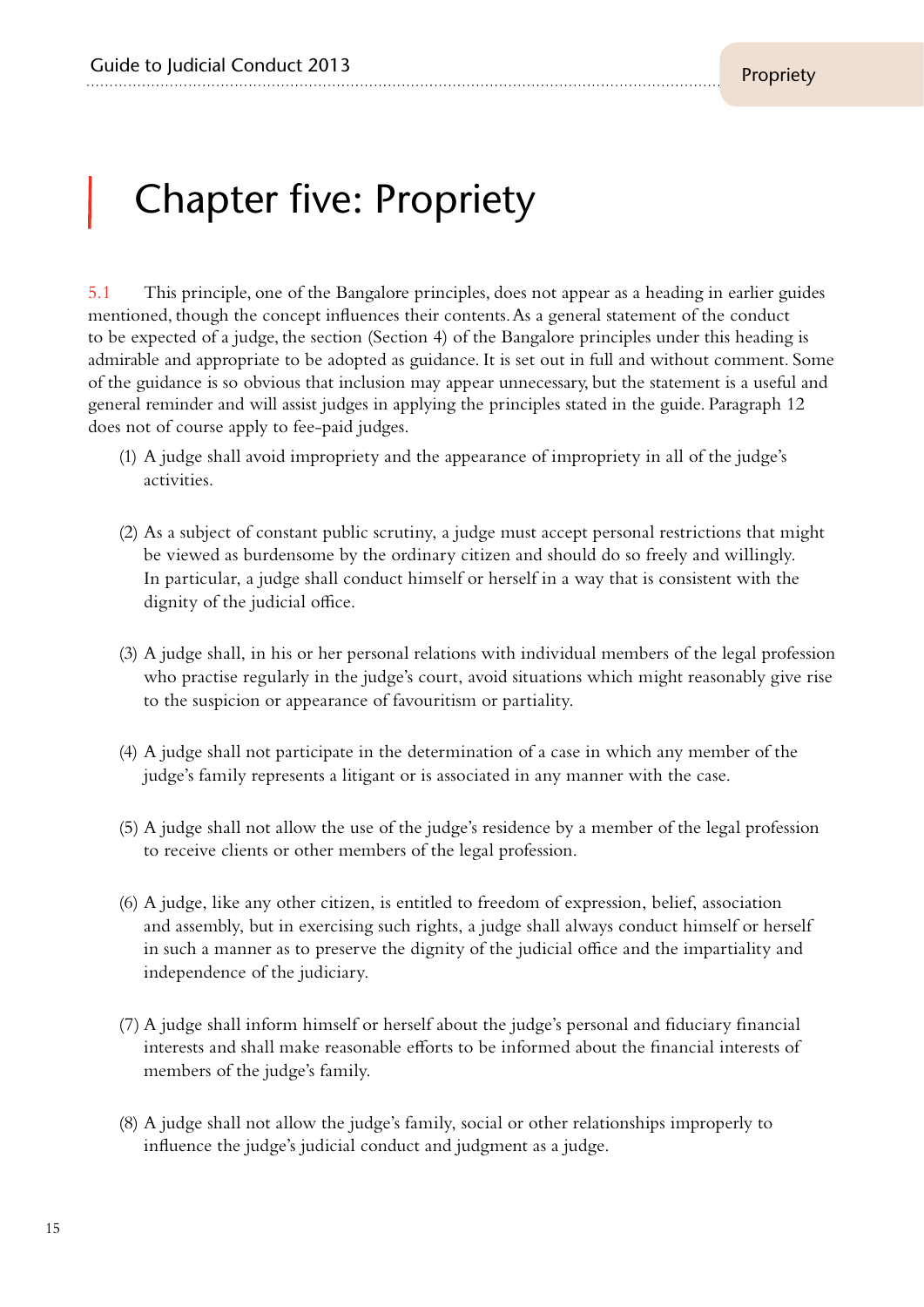(9) A judge shall not use or lend the prestige of the judicial office to advance the private interests of the judge, a member of the judge's family or of anyone else, nor shall a judge convey or permit others to convey the impression that anyone is in a special position improperly to influence the judge in the performance of judicial duties.

Propriety

- (10) Confidential information acquired by a judge in the judge's judicial capacity shall not be used or disclosed by the judge for any other purpose not related to the judge's judicial duties.
- (11) Subject to the proper performance of judicial duties, a judge may:

(11.1) Write, lecture, teach and participate in activities concerning the law, the legal system, the administration of justice or related matters;

(11.2) appear at a public hearing before an official body concerned with matters relating to the law, the legal system, the administration of justice or related matters;

(11.3) serve as a member of an official body, or other government commission, committee or advisory body, if such membership is not inconsistent with the perceived impartiality and political neutrality of a judge; or

(11.4) engage in other activities if such activities do not detract from the dignity of the judicial office or otherwise interfere with the performance of judicial duties.

- (12) A judge shall not practise law whilst the holder of judicial office.
- (13) A judge may form or join associations of judges or participate in other organisations representing the interests of judges.
- (14) A judge and members of the judge's family, shall neither ask for, nor accept, any gift, bequest, loan or favour in relation to anything done or to be done or omitted to be done by the judge in connection with the performance of judicial duties.
- (15) A judge shall not knowingly permit court staff or others subject to the judge's influence, direction or authority, to ask for, or accept, any gift, bequest, loan or favour in relation to anything done or to be done or omitted to be done in connection with his or her duties or functions.
- (16) Subject to law and to any legal requirements of public disclosure, a judge may receive a token gift, award or benefit as appropriate to the occasion on which it is made provided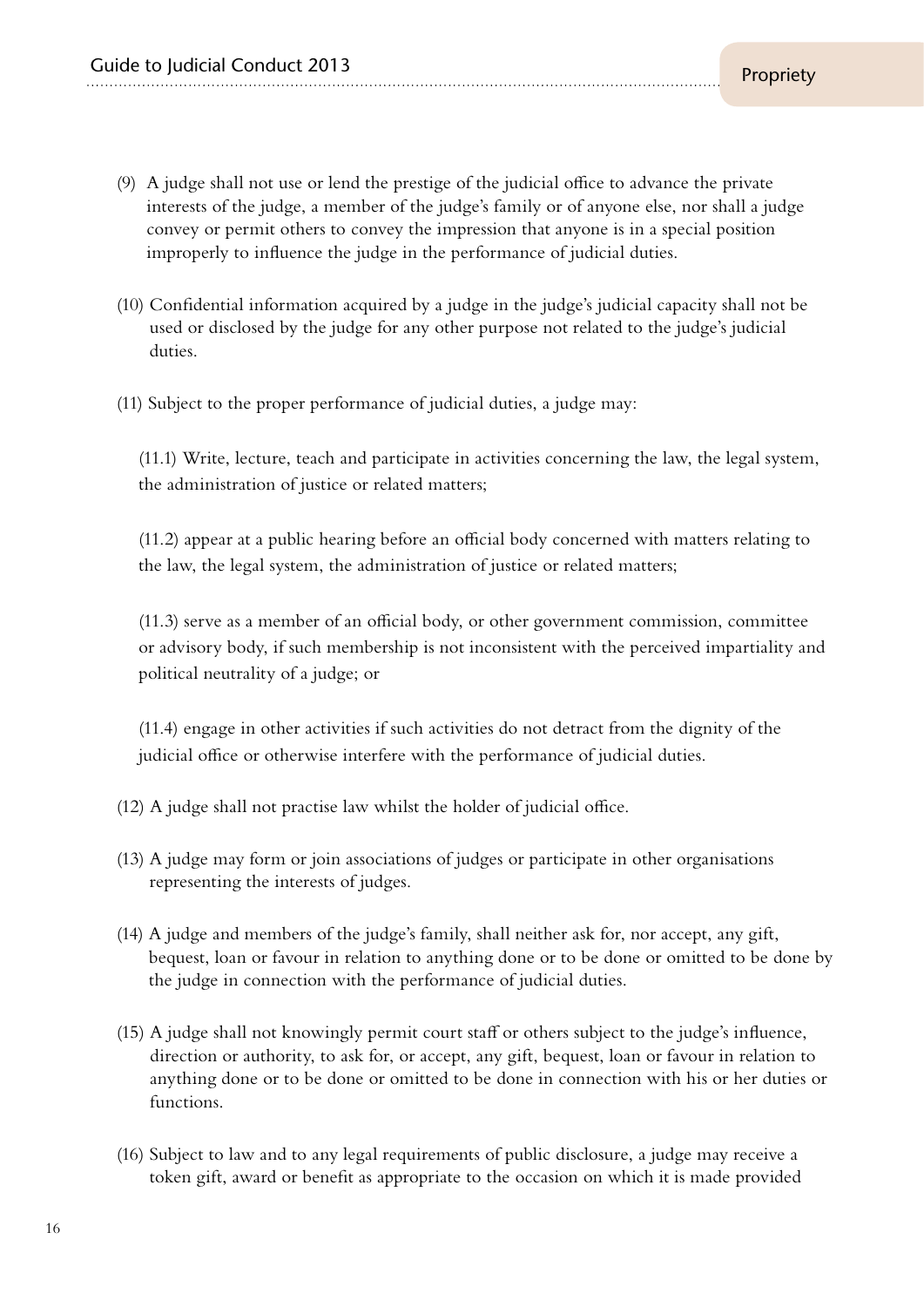that such gift, award or benefit might not reasonably be perceived as intended to influence the judge in the performance of judicial duties or otherwise give rise to an appearance of partiality.

- (17) The Standing Committee for Judicial Security has issued guidance which deals with the security issues raised by the practice of inviting trainee Barristers or Solicitors to sit with judges as marshals to observe and learn about the work of the courts and trial processes. This guidance, together with a (non-mandatory) application form is available on the judicial intranet at **http://judiciary.sut1.co.uk/info\_about/index.htm#js**.
- 5.2 "Judge's family" is defined in the statement of principles as:

*"… a judge's spouse, son, daughter, son-in-law, daughter-in-law, and any other close relative or person who is a companion or employee of the judge and who lives in the judge's household." and "Judge's spouse" includes: "a domestic partner of the judge or any other person of either sex in a close personal relationship with the judge."*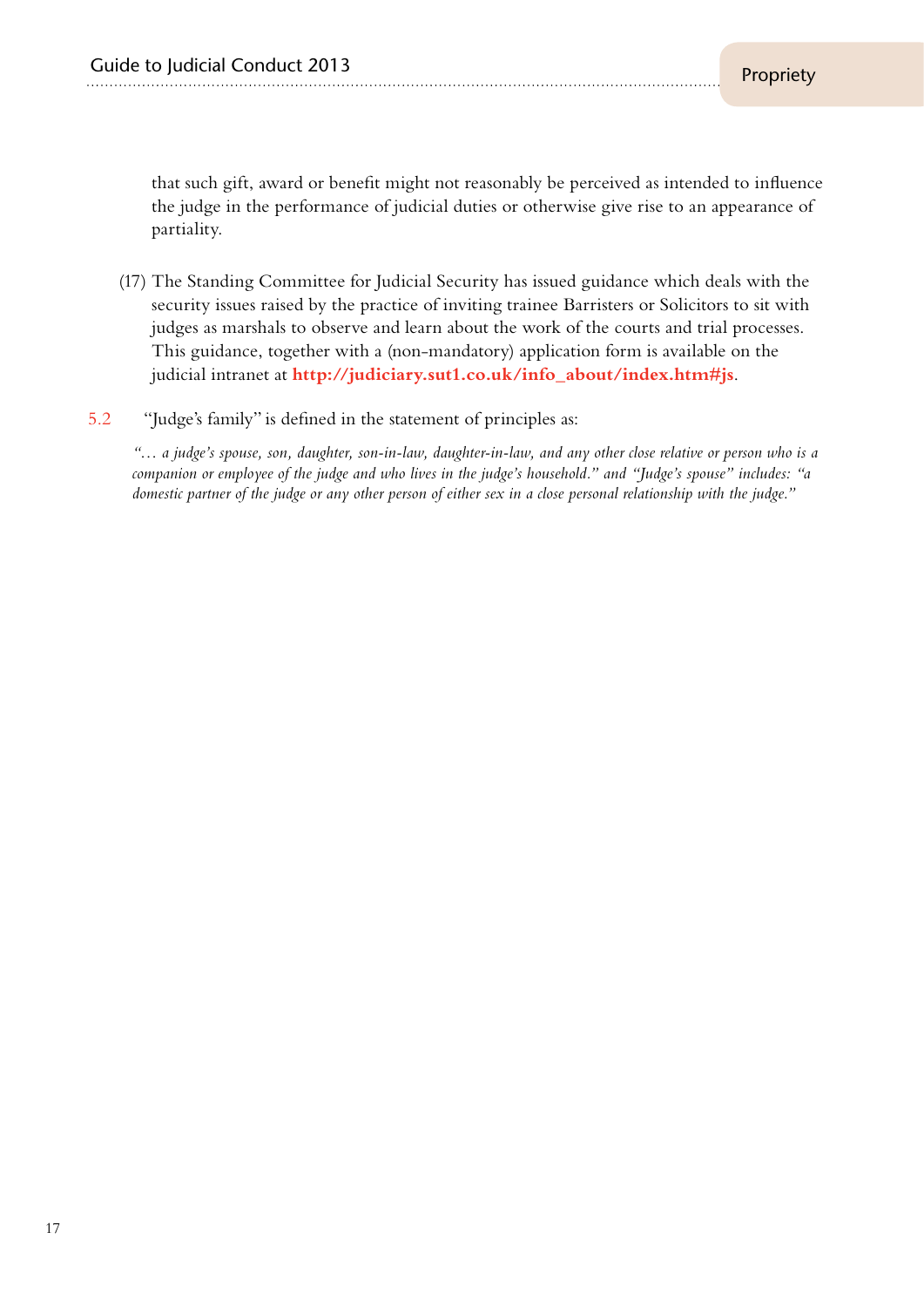### <span id="page-17-0"></span>Chapter six: Competence and diligence

6.1 As Lord Bingham of Cornhill stated in his 1993 lecture to the Society of Public Teachers of Law, entitled Judicial Ethics:

*"It is a judge's professional duty to do what he reasonably can to equip himself to discharge his judicial duties with a high degree of competence."* 

Plainly this requires the judge to take reasonable steps to maintain and enhance the judge's knowledge and skills necessary for the proper performance of judicial duties, to devote the judge's professional activity to judicial duties and not to engage in conduct incompatible with the diligent discharge of such duties.

6.2 Beyond stating those general propositions, it is not seen as the function of this guide to consider judicial duties and practice with respect, for example, to case management, the timing and style of judgments and what is required of a judge by way of attendance at judicial seminars. These topics are better dealt with, insofar as they are not prescribed in rules of court and in the cases, by guidance from Heads of Division.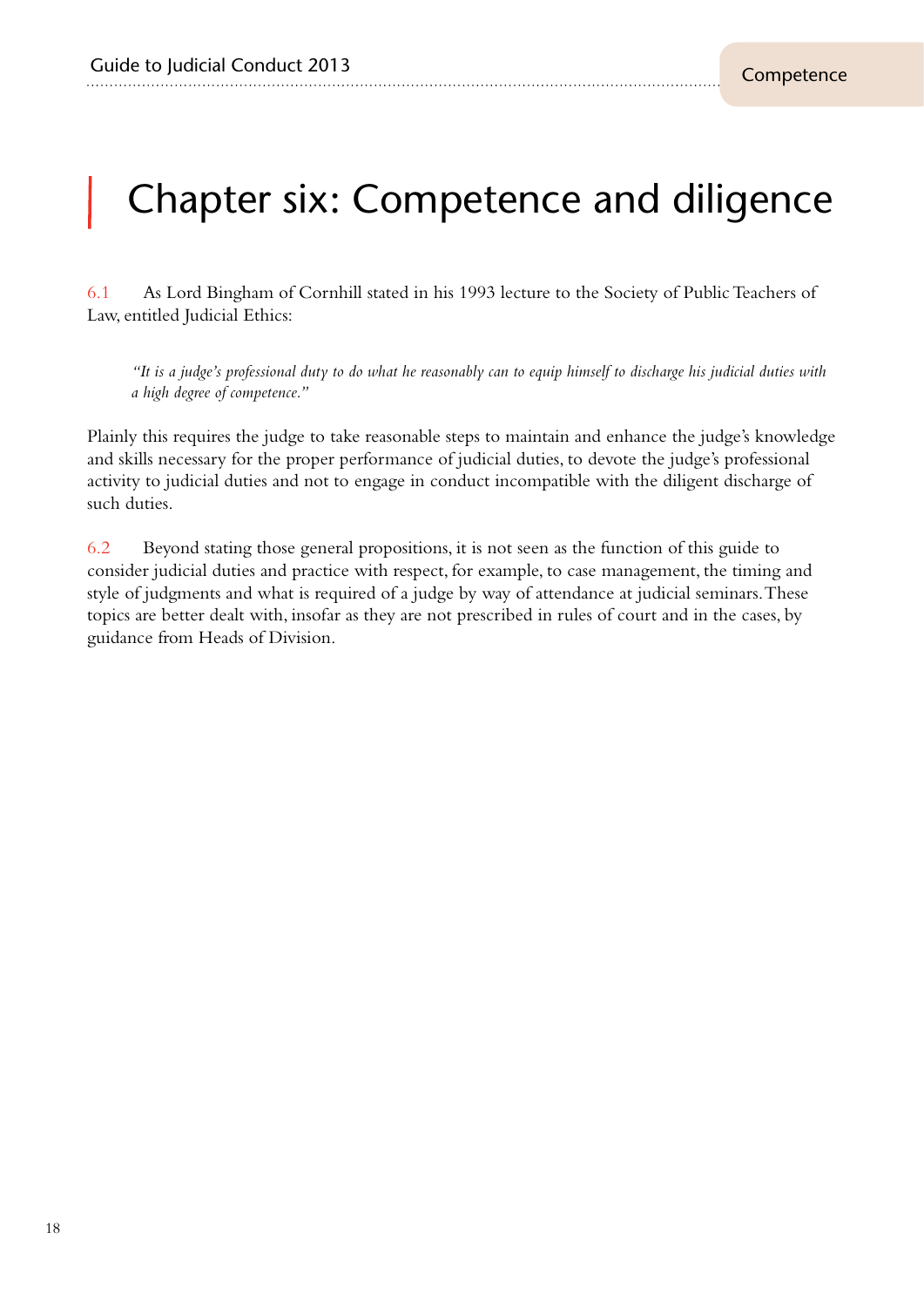### <span id="page-18-0"></span>Chapter seven: Personal relationships and perceived bias

7.1 This is a subject on which the situations which may arise are so varied that great reliance must be placed on the judgment of the judge, applying the law, his or her judicial instincts and conferring with a colleague where possible and appropriate. The judgment of the Court of Appeal in *Locabail (U.K) Ltd v Bayfield Properties Ltd* (mentioned in paragraph 3.5) provides authorative guidance (see particularly paragraph 25). Relevant relationships may exist with parties to litigation, legal advisers or representatives of parties, and witnesses.

7.2 There are few hard and fast rules. Signposts for guidance, in some of the situations which may arise, are provided in this section and in Section 8:

7.2.1 A judge should not sit on a case in which the judge has a close family relationship with a party or the spouse or domestic partner of a party.

7.2.2 Personal friendship with, or personal animosity towards, a party is also a compelling reason for disqualification. Friendship may be distinguished from acquaintanceship which may or may not be a sufficient reason for disqualification, depending on the nature and extent of such acquaintanceship.

7.2.3 A current or recent business association with a party will usually mean that a judge should not sit on a case. A business association would not normally include that of insurer and insured, banker and customer or council taxpayer and council. Judges should also disqualify themselves from a case in which their solicitor, accountant, doctor, dentist or other professional adviser is a party in the case.

7.2.4 Friendship or past professional association with counsel or solicitor acting for a party is not generally to be regarded as a sufficient reason for disqualification.

7.2.5 The fact that a relative of the judge is a partner in, or employee of, a firm of solicitors engaged in a case before the judge does not necessarily require disqualification. It is a matter of considering all the circumstances, including the extent of the involvement in the case of the person in question.

7.2.6 Past professional association with a party as a client need not of itself be a reason for disqualification but the judge must assess whether the particular circumstances could create an appearance of bias.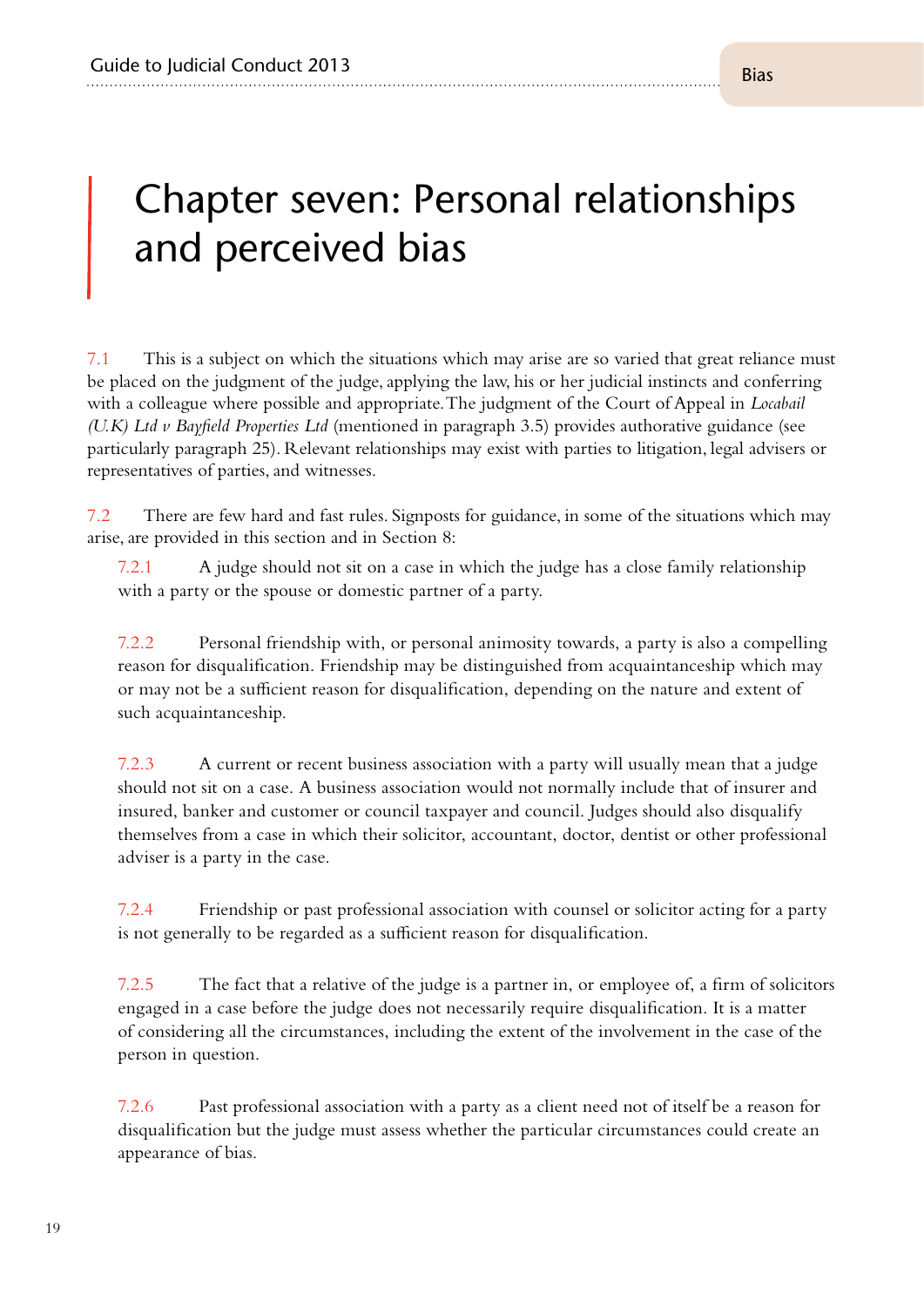7.2.7 Where a witness (including an expert witness) is personally well known to the judge all the circumstances should be considered including whether the credibility of the witness is in issue, the nature of the issue to be decided and the closeness of the friendship.

7.2.8 A judge should not sit on a case in which a member of the judge's family (as defined in the Bangalore principles) appears as advocate.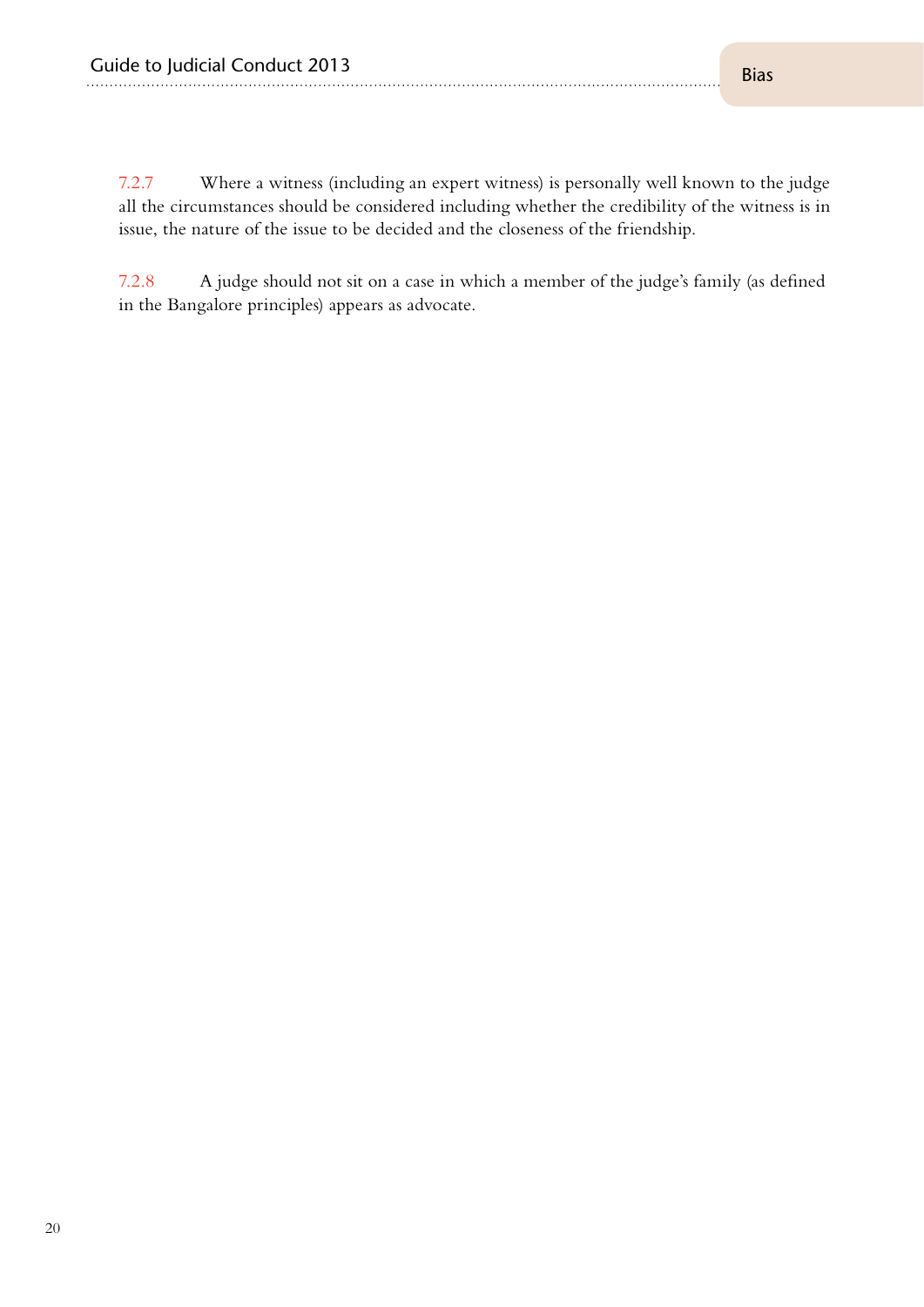### <span id="page-20-0"></span>Chapter eight: Activities outside court

#### 8.1 The Media

8.1.1 Judges should exercise their freedom to comment in the media, with 'the greatest circumspection'. Lord Bingham has commented that 'a habit of reticence makes for good judges'. A judge should refrain from answering public criticism of a judgment or decision, whether from the bench or otherwise. Judges should not air disagreements over judicial decisions in the press. In his speech in the House of Lords on 21 May 2003, Lord Woolf CJ referred to "the very important convention that judges do not discuss individual cases".

8.1.2 Guidance as to how to react when a judge is factually misreported or where the judge is aware, particularly when sentencing in a criminal case, that remarks could be misinterpreted by reporters, is contained in the guidance on dealing with the media available on the judicial intranet at **http://judiciary.sut1.co.uk/info\_about/media\_issues.htm**.

#### 8.2 Participation in Public Debate

8.2.1 However, and subject to the above, many aspects of the administration of justice and of the functioning of the judiciary are the subject of necessary and legitimate public consideration and debate in the media, legal literature and at public meetings, seminars and lectures, and appropriate judicial contribution to this consideration and debate can be desirable. It may contribute to the public understanding of the administration of justice and to public confidence in the judiciary. At the least, it may help to dispel misunderstandings and correct false impressions. There is no objection to such participation provided the issue directly affects the operation of the courts, the independence of the judiciary or aspects of the administration of justice.

8.2.2 Care should, however, be taken about the place at which, and the occasion on which, a judge speaks so as not to cause the public to associate the judge with a particular organisation, group or cause. The participation should not be in circumstances which may give rise to a perception of partiality towards the organisation (including a set of chambers or firm of solicitors), group or cause involved or to a lack of even handedness.

8.2.3 Moreover, it should be borne in mind that the dialogue may not take the form, and the judge cannot expect to assume the role, which the judge would consider appropriate in court proceedings. The judge cannot expect to join in and leave the debate on the judge's terms. The risk of different judges expressing conflicting views in debate must also be borne in mind in that a public conflict between judges, expressed out of court, may bring the judiciary into disrepute and diminish the authority of the court.

8.2.4 There are plainly risks in a judge, whether exercising a criminal or a civil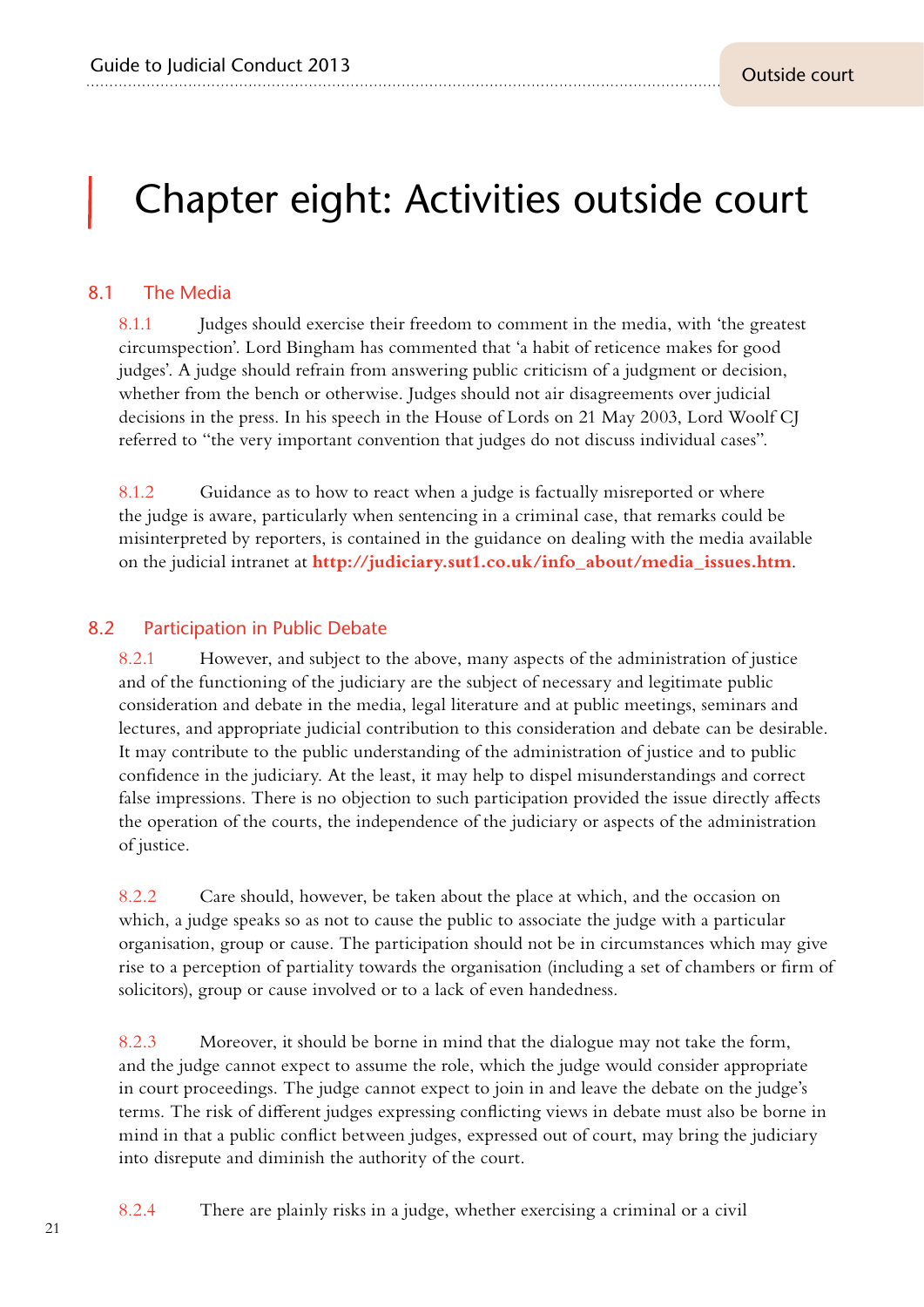jurisdiction, who may have to deal with a wide range of people in his or her jurisdiction, being exposed to public debate in such a way that the authority and status of the judicial office may be undermined. Consultation with Heads of Division, the presiding, resident or designated judge, as the case may be (the "head of the appropriate jurisdiction"), will almost always be desirable. The risk of expressing views that will give rise to issues of bias or pre-judgment in cases that later come before the judge must also be considered.

8.2.5 Participation in public protests and demonstrations may well involve substantial risks of the kind already considered and be inconsistent with the dignity of judicial office

#### 8.3 Commercial Activities

8.3.1 The requirements of office clearly place severe restraints upon the permissible scope of a judge's involvement with commercial enterprises. Guidance appears in the cases as to the extent to which a judge is entitled to pursue commercial activities and further detailed guidance, save by reference to the cases, is inappropriate in this document. Reference to the judge's terms of service is appropriate.

8.3.2 The management of family assets and the estates of deceased close family members, whether as executor or trustee, is unobjectionable, and may be acceptable for other relatives or friends if the administration is not complex, time consuming or contentious. However, the risks, including the risk of litigation, associated with the office of trustee, even of a family trust, should not be overlooked and the factors involved need to be weighed carefully before office is accepted.

#### 8.4 Involvement in Community Organisations

8.4.1 Prior to their appointment, many judges have been actively involved in community organisations, particularly, but not exclusively, educational, charitable and religious organisations. While continuing such involvement is not necessarily inappropriate, and may confer a public benefit, care should be taken that it does not compromise judicial independence or put at risk the status or integrity of judicial office. Such activities should not be so onerous or time consuming as to interfere with the judge's performance of his or her duties and the judge's role should not involve active business management.

8.4.2 Judges may properly be involved in the management of educational, charitable and religious organisations and trusts subject to the reservation already stated in relation to community organisations. Care should be taken in considering whether, and if so to what extent, a judge's name and title should be associated with an appeal for funds, even for a charitable organisation. It could amount to an inappropriate use of judicial prestige in support of the organisation and may also be seen as creating a sense of obligation to donors. There will be occasions, for example in the case of charities supporting the work of the Courts, where the objection would not apply.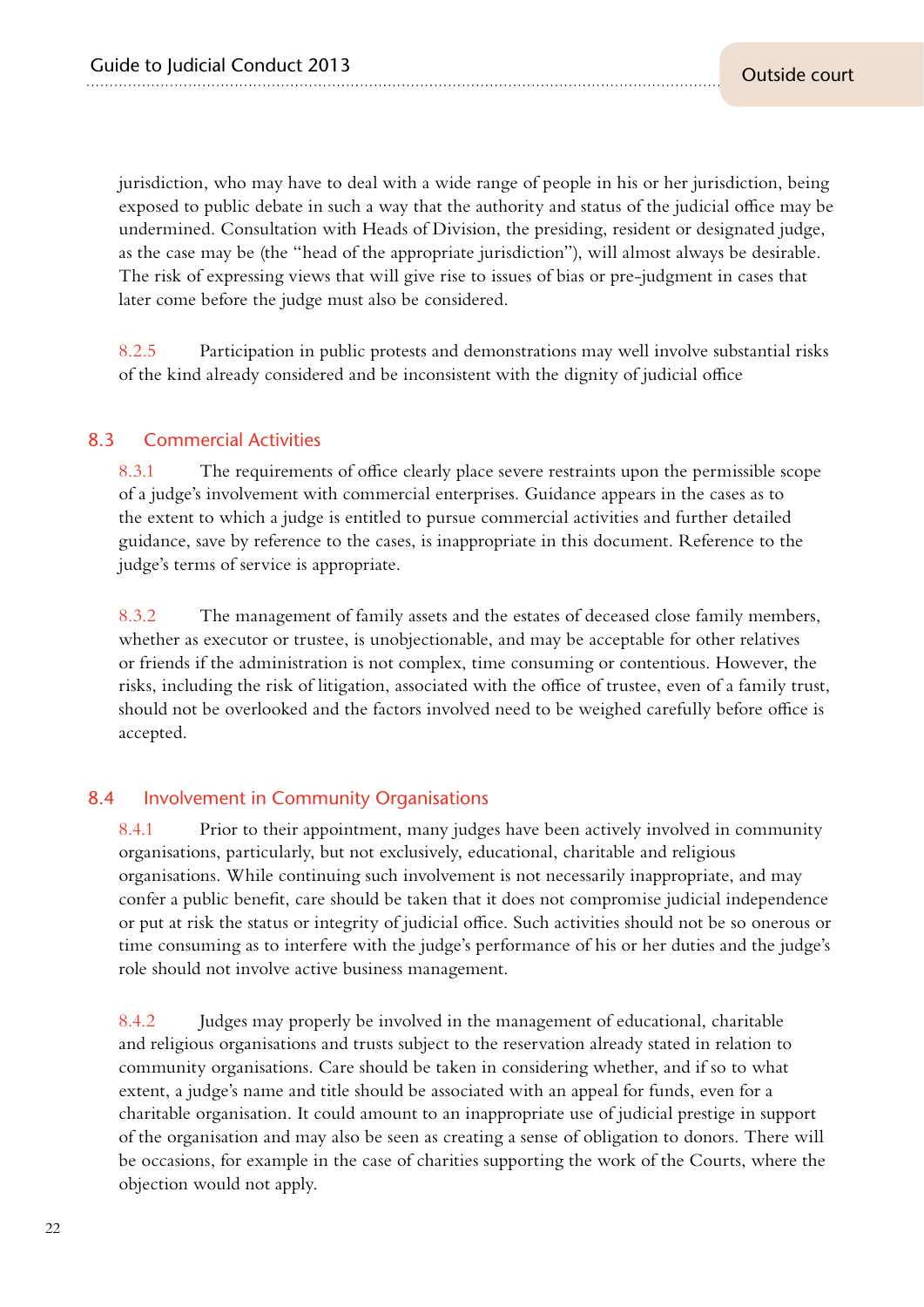8.4.3 Many judges hold or have held high office in governing bodies of universities and similar institutions without embarrassment notwithstanding that the management and funding structures of such organisations are complex, and are often the subject of public debate and political controversy. It is necessary to limit and regulate the nature and extent of personal involvement in contentious situations. Moreover, in considering whether to accept office and what role to play, consideration should be given to the trend of some such bodies to be more entrepreneurial and to resemble a business. The greater the move in that direction, the less appropriate judicial participation may be. Any conflict of interest in a litigious situation must of course be declared.

#### 8.5 References

8.5.1 There is no objection in principle to a judge giving references for character or professional competence for persons who are well known to the judge. Consideration should be given as to whether the judge is the appropriate person to give the reference requested, the principle being that someone should not be deprived of a reference because the person best able to give it is the judge. Plainly judges should guard against inappropriate requests.

8.5.2 Giving character evidence in court or otherwise is not excluded, particularly where it may seem unfair to deprive the person concerned of the benefit of such evidence, but the task should be undertaken only exceptionally because of the risks inherent in the judge entering the arena, albeit for a limited purpose, and the pressure such evidence may put on the trial judge or magistrate. Consultation with the head of the appropriate jurisdiction is advisable before taking a decision to give evidence.

#### 8.6 Remuneration

8.6.1 Provisions are stated in the terms of service. Moreover, by virtue of section 75 and Schedule 11 of the Courts and Legal Services Act 1990 judges holding full-time appointments are barred from legal practice. In addition to a judicial salary, a full-time judge should not receive any remuneration except for fees and royalties earned as an author or editor. A judge may of course receive money from investments or property.

#### 8.7 Business cards etc

8.7.1 It is not appropriate for someone who sits as a deputy high court judge, a recorder or as a deputy district judge, to describe him or herself as such on a business card, cheque book or letterhead. Entries of a biographical nature in, for example, a firm's or chambers' brochure, are acceptable.

#### 8.8 Gifts, Hospitality and Social Activities

8.8.1 Gifts and Hospitality. Caution should be exercised when considering whether to accept any gift or hospitality that may be offered. It is necessary in this context to distinguish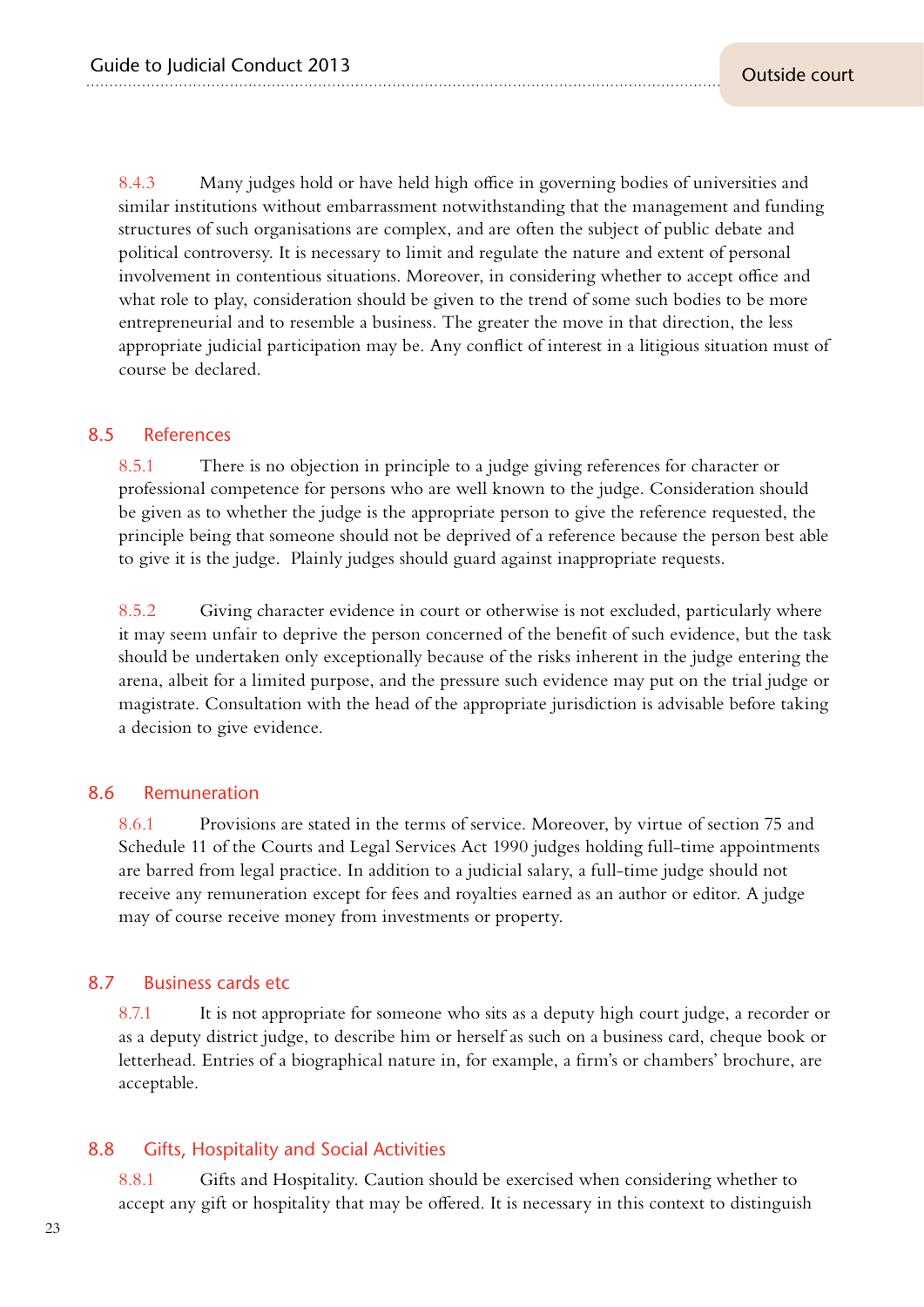between accepting gifts and hospitality unrelated to judicial office, for example from family and close friends, and gifts and hospitality which in any way relate, or might appear to relate, to judicial office. In relation to the latter category, judges should be on their guard against any action which could be seen to undermine their impartiality. Judges should be wary, therefore, of accepting any gift or hospitality which might appear to relate in some way to their judicial office and might be construed as an attempt to attract judicial goodwill or favour.

8.8.2 The acceptance of a gift or hospitality of modest value, as a token of appreciation, may be unobjectionable, depending on the circumstances. For example a judge who makes a speech or participates in some public or private function should feel free to accept a small token of appreciation. It may include a contribution to charity in the manner explained in the Memorandum on Conditions of Appointment and Terms of Service (October 2000).

*"The Lord Chancellor regards it as inappropriate for a judge to receive a fee personally for giving a lecture.*  However, where a judge gives a lecture for a commercial undertaking there is no objection, if he considers that it would be appropriate, to his requesting that any fee otherwise payable be paid to a charity of his choice. To avoid any liability for tax, a judge should try to ensure that payment is made direct to the charity. Where this is not *possible, e.g. accounting reasons, and the charity would otherwise lose out, a judge may accept the payment himself, provided that he is prepared to pay the tax on that sum and make the payment directly to the charity himself. There is no objection to a judge accepting reimbursement of the cost of any necessary travel and accommodation necessitated by attending a suitable lecture, conference or seminar."* 

8.8.3 By way of further example, the acceptance of invitations to lunches and dinners by legal and other professional and public bodies or officials, where attendance can be reasonably seen as the performance of a public or professional duty, carrying no degree of obligation, is entirely acceptable.

8.8.4 Caution should be exercised when invited to take part in what may be legitimate marketing or promotional activities, for example by barristers' chambers or solicitors' firms, or professional associations, where the object of judicial participation may be perceived to be the impressing of clients or potential clients.

8.8.5 It is also axiomatic that judges must not exploit the status and prestige of judicial office to obtain personal favours or benefits.

8.8.6 Where a judge is in doubt as to the propriety of accepting any gift or hospitality he or she should seek the advice of the head of the appropriate jurisdiction.

8.8.7 Contact with the Profession. There is a long-standing tradition of association between bench and the bar and the solicitors' profession. This occurs both on formal occasion, such as dinners, and less formal ones. One caveat has already been stated in paragraph 8.8.4. Another caveat to maintaining a level of social friendliness with the profession, one dictated by common sense, is to avoid direct association with individual members of the profession who are engaged in current or pending cases before the judge. There will be cases in which retaining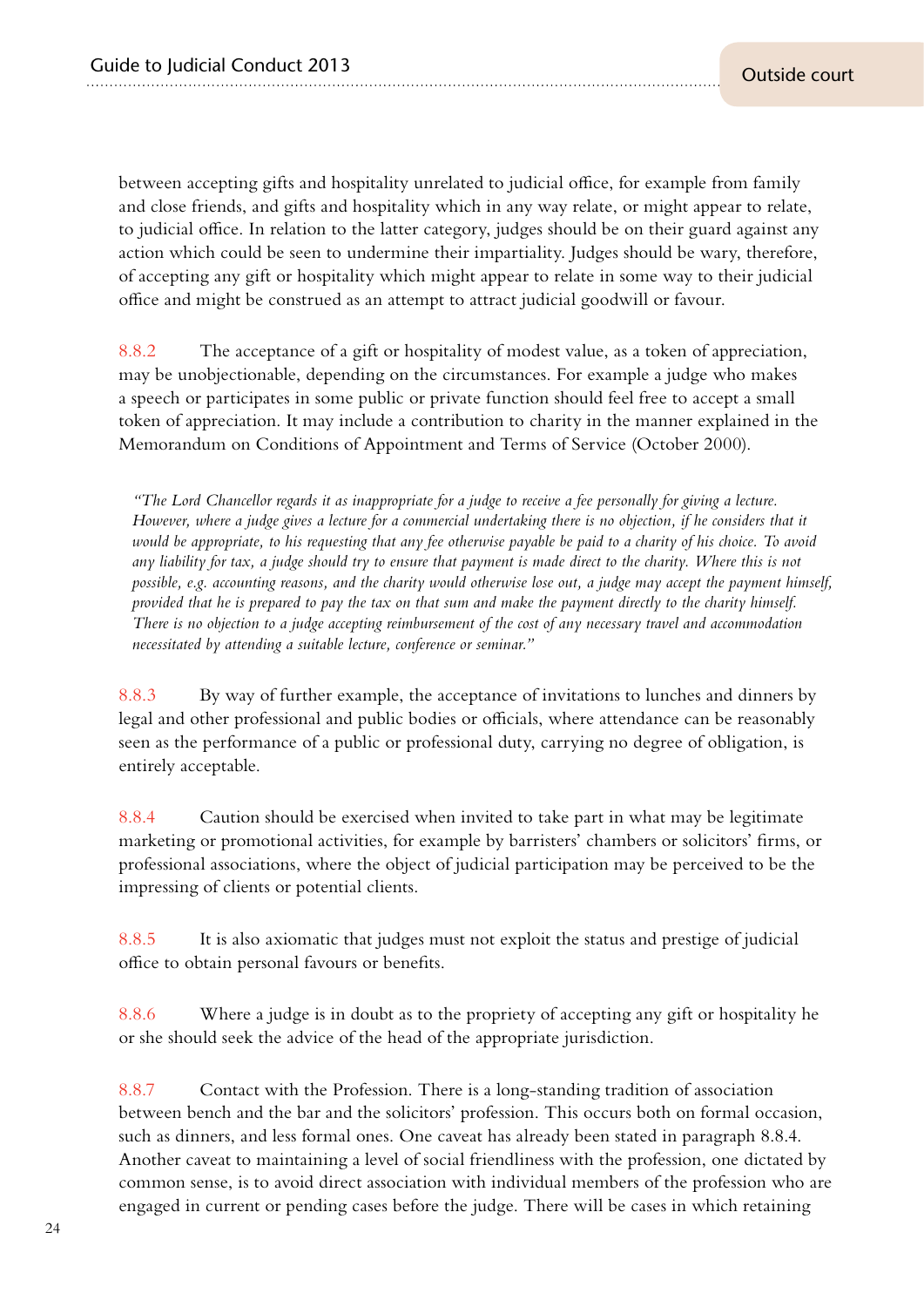too close a social relationship with a practitioner who regularly has litigation before the judge's court may create a perception of bias but the particular circumstances, which will vary widely, must be addressed.

8.8.8 Other Social Activities. Social activities need to be assessed in the light of the judge's duty to maintain the dignity of the office and not to permit associations which may affect adversely the judge's ability to discharge his or her duties.

#### 8.9 Use of Equipment

8.9.1 A judge should not use equipment, including IT equipment, provided by the Court Service for his or her use as a judge, for other purposes which could bring the judge or the judiciary in general into disrepute. Detailed guidance upon the use of IT equipment, including the importance of not compromising its security, has been issued in the form of a policy statement approved by the Judges' Council.

#### 8.10 Judicial Office-holders' duty to notify legal proceedings and other matters relating to conduct

8.10.1 All judicial office-holders have an obligation1 to notify the appropriate senior judicial officer<sup>2</sup> if they are aware of any matters relating to conduct which may affect their position or may reflect on the standing and reputation of the judiciary at large.

#### Criminal proceedings (including minor offences)

8.10.2 Without prejudice to the generality of the above, they must also notify the Lord Chief Justice or the Senior President if they are cautioned for, or charged with, any criminal offence other than a parking or minor traffic offence without aggravating circumstances.

8.10.3 In respect of minor offences, judicial office-holders should follow the guidance issued by the Lord Chief Justice in December 2007. These have been issued following agreement with the Lord Chancellor. They appear at Appendix 3.

8.10.4 Office-holders should note that the exemptions set out at Appendix 1 do not apply where there are court proceedings relating to the charge. This is to ensure that full and timely consideration can be given to the listing of the case and whether or not it would be appropriate for the office-holder to continue sitting while court proceedings are pending.

<sup>1</sup> See the relevant Terms and Appointment and Conditions of Service for salaried and fee-paid Courts and Tribunals office-holders and the Declaration and Undertaking for magistrates.

<sup>2</sup> The Lord Chief Justice, Senior President of Tribunals or Bench Chair and Justices' Clerk as appropriate.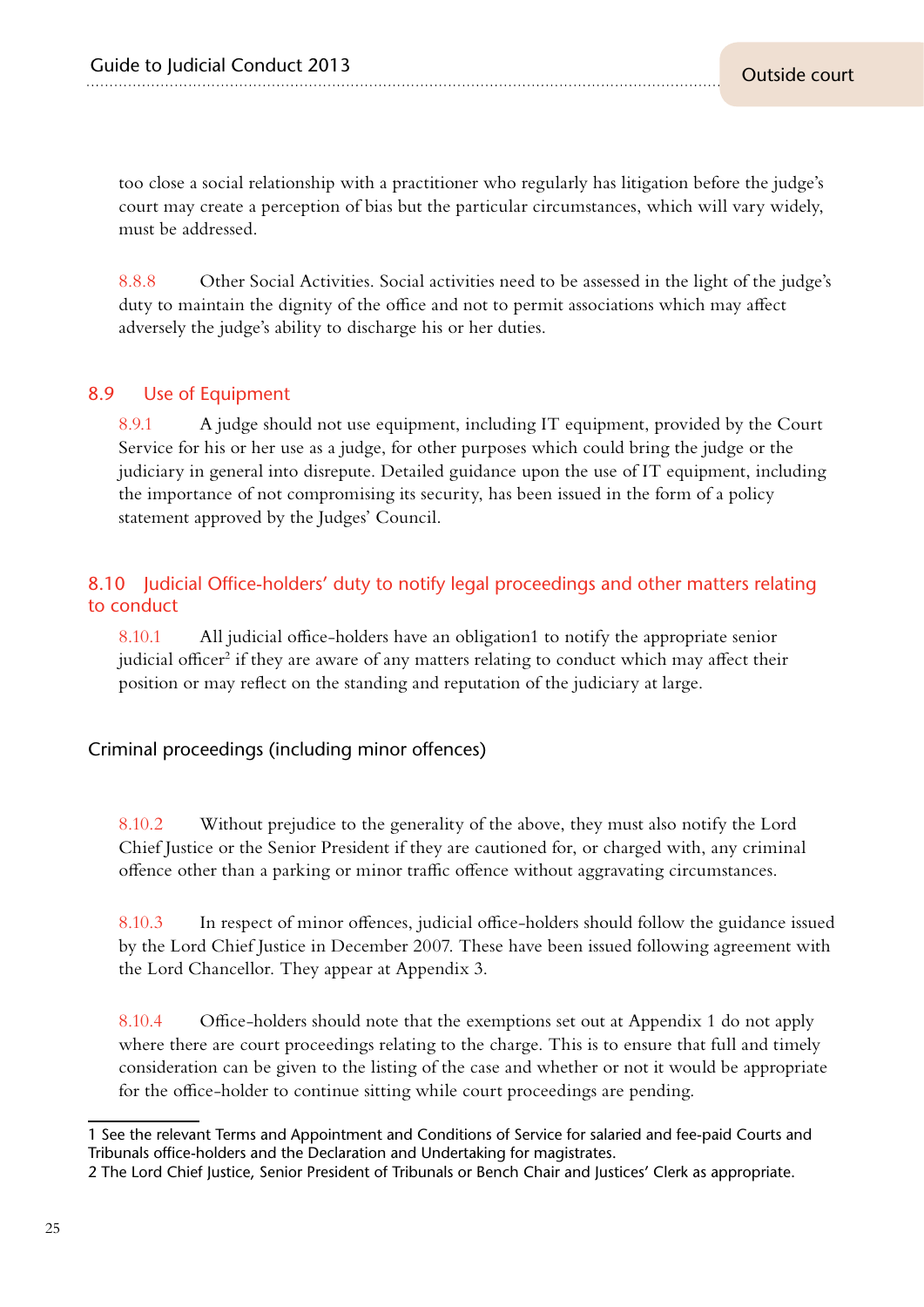#### Civil proceedings

8.10.5 All judicial office-holders have an obligation to report to the senior judicial officer their involvement in legal proceedings which are coming to court. This includes all civil proceedings (including family proceedings) and is to ensure that the senior judicial officer can give full and timely consideration to the listing of the case and whether or not it would be appropriate for the office-holder to continue sitting in that area or jurisdiction whilst proceedings are ongoing.

#### Other proceedings

8.10.6 Judicial office-holders must also notify the appropriate senior judicial officer if they are the subject of any complaint or disciplinary proceedings by any professional body to which they belong; or if they get into serious financial difficulties particularly where legal proceedings are or are likely to be initiated.

8.10.7 Failure to report proceedings as set out above could result in disciplinary action.

#### 8.11 Social Networking and Blogging

8.11.1 Whilst the use of social networking is a matter of personal choice, judges' attention is drawn to the following guidance that the Judicial Technology Committee has issued on the security aspects of this medium<sup>3</sup>.

Although there is no specific guidance on this matter, judges are encouraged to bear in mind that the spread of information and use of technology means it is increasingly easy to undertake 'jigsaw' research which allows individuals to piece together information from various independent sources. Try to ensure that information about your personal life and your home address is not available online. A simple way of checking can be by typing your name into an internet search engine such as Google. You may also want to talk to your family about such social networking systems as Facebook where personal details which carry some risk-such as holiday absences-can unwittingly be put into the public domain.

You should also:

- Be wary of publishing more personal information than is necessary. In particular phone numbers, dates of birth and addresses are key pieces of information for security fraudsters.
- 3 http://judiciary.sut1.co.uk/info\_about/it-info-security-guidance-sept-2012.htm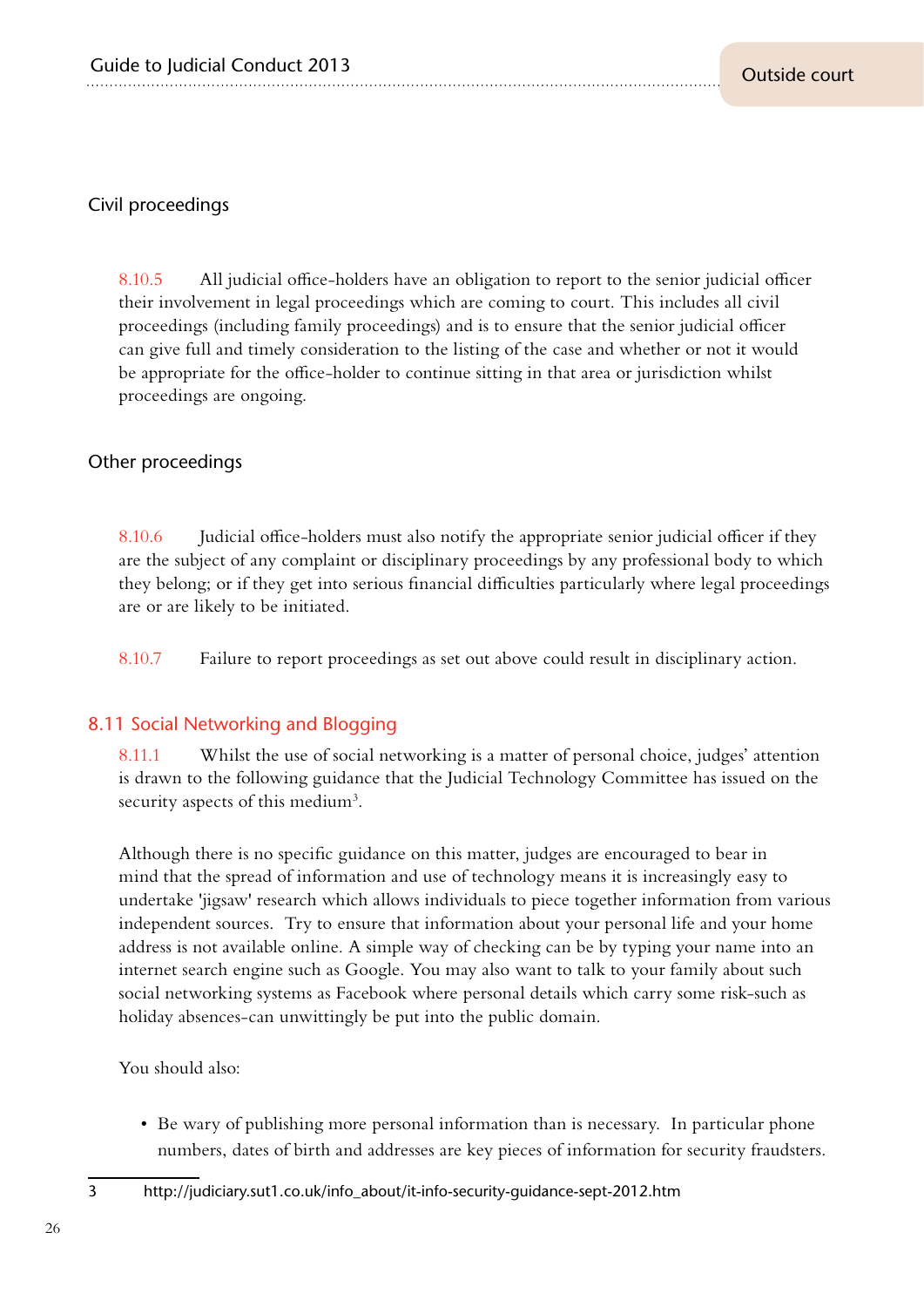Other users probably don't need to know such details – if any contacts do need them send them to individuals separately.

- Posting some information could put your personal safety at risk. For example, your address, details of holiday plans and information about your family could be used for criminal purposes. Photographs could enable home addresses or car numbers to be identified.
- Check your privacy settings. You can restrict access to your profile to ensure your information is kept to a restricted group.
- Check the terms and conditions of any sites you sign up to ensure you are aware of who owns data posted on the site and what the owners of the site can do with your data.

8.11.2 Attention is also drawn to the guidance on blogging by judicial office-holders issued on behalf of the Senior Presiding Judge and the Senior President of Tribunals on 8 August 2012 (Appendix 4). The guidance is also available on the judicial intranet at **http://judiciary.sut1. co.uk/docs/blogging-guidance-august-2012-v2.pdf**.

8.11.3 In short, the guidance states that whilst, blogging by members of the judiciary is not prohibited, judicial office-holders who blog (or who post comments on other people's blogs) must not identify themselves as members of the judiciary. They must also avoid expressing opinions which, were it to become known that they hold judicial office, could damage public confidence in their own impartiality or in the judiciary in general. This guidance also applies to blogs which purport to be anonymous. Failure to adhere to the guidance could ultimately result in disciplinary action.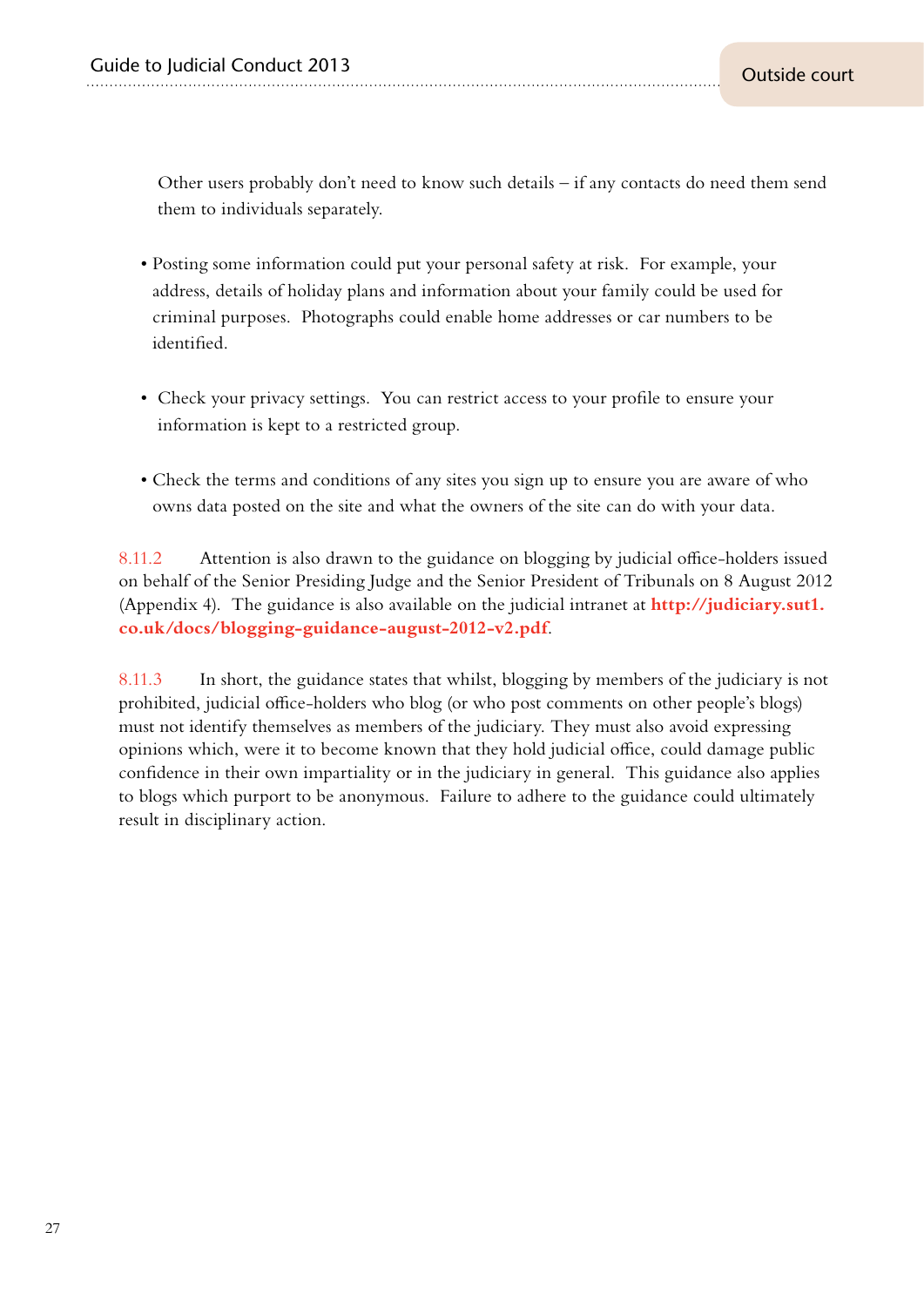### <span id="page-27-0"></span>Chapter nine: After retirement

9.1 The conditions of appointment to judicial office provide that judges accept appointment on the understanding that following the termination of their appointment they will not return to private practice as a barrister or a solicitor and will not provide services, on whatever basis, as an advocate in any court or tribunal in England and Wales or elsewhere, including any international court or tribunal, in return for remuneration of any kind, or offer or provide legal advice to any person. The terms of appointment accept that a former judge may provide services as an independent arbitrator/ mediator and may receive remuneration for lectures, talks or articles.

9.2 Even in retirement a former judge may still be regarded by the general public as a representative of the judiciary and any activity that might tarnish the reputation of the judiciary should be avoided.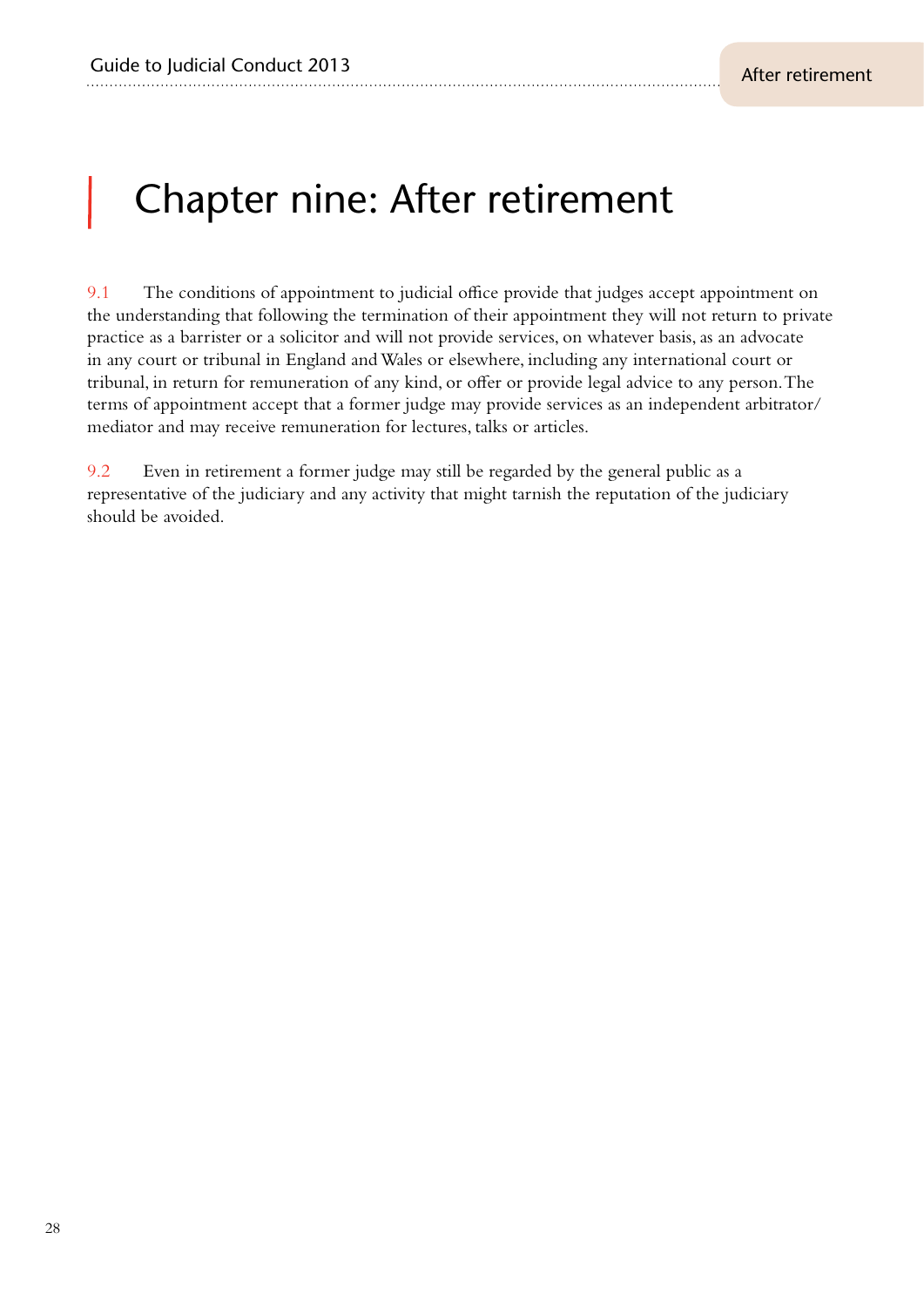### <span id="page-28-0"></span>The Office for Judicial Complaints

10.1 The Office for Judicial Complaints ("OJC") was set up as an associated office of the Ministry of Justice on 3 April 2006 and is accountable jointly to the Lord Chancellor and the Lord Chief Justice for the effective and efficient operation of the system of judicial complaints and discipline. The OJC will investigate complaints from members of the public, litigants, professionals (or on referral by the Lord Chancellor or Lord Chief Justice) about judicial conduct that falls within its remit.

10.2 Judges are expected to co-operate with the OJC in the discharge of its functions. Information about the OJC and relevant regulatory provisions can be found on its website **www.judicialcomplaints.gov.uk**.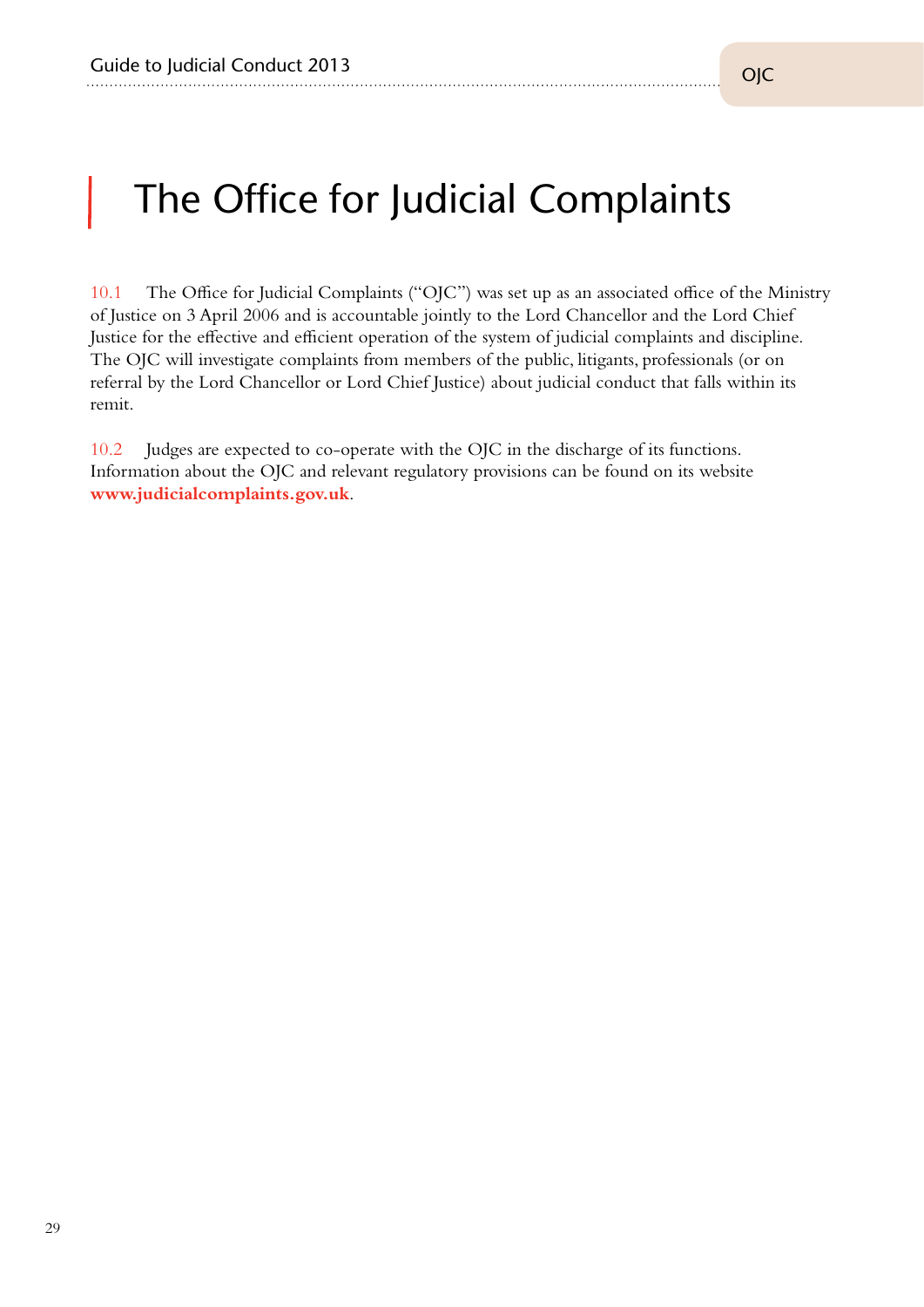### <span id="page-29-0"></span>Appendix 1: Dignity at Work statement

This document sets out the standards of conduct that the Lord Chief Justice and the Senior President of Tribunals expect judicial office-holders to maintain in their dealings with one another and with members of staff. It supplements the Guide to Judicial Conduct and should be read in conjunction with the Lord Chief Justice's and Senior President of Tribunals' covering letter on equality and diversity for the Judiciary.

The Lord Chief Justice and the Senior President of Tribunals expect all judicial office-holders to treat their colleagues and members of staff decently and with respect. They are committed to ensuring that the environment in which judicial office-holders and staff work is free from harassment, victimisation and bullying and that everyone is able to work in an atmosphere in which they can develop professionally and use their abilities to their full potential.

Allegations of such conduct will be investigated and, if substantiated, appropriate action will be taken to prevent a recurrence.

In accordance with the Equality and Diversity Policy for the Judiciary, judicial office-holders are expected to treat everyone with the same attention, courtesy, consideration and respect, regardless of age, disability, gender reassignment, marital or civil partnership status, pregnancy or maternity, race, religion, sex and/or sexual orientation (known collectively as "protected characteristics").

Harassment, victimisation and bullying of others by means of words and/or behaviour are unacceptable. Conduct giving rise to harassment, victimisation and/or bullying may take place face to face, or by other means of communication such as a telephone call, letter, text message, email or entry on a social networking site. The conduct may consist of a continuous course of conduct or a one-off incident. It may be directed by one individual against another individual or involve a group or groups of individuals.

"Harassment" occurs when one person perpetrates unwanted conduct (including sexual conduct) related to one or more of another person's protected characteristics which has the purpose or effect of violating that other person's dignity and/or creating an intimidating, hostile, degrading, humiliating or offensive environment for that other person.

"Victimisation" occurs when one person subjects another person to a detriment because that other person has brought proceedings under the Equality Act 2010, has given evidence or information in connection with any such proceedings, has made an allegation that someone has contravened the Act, or has done any other thing for the purposes of or in connection with the Act.

"Bullying" carries its normal meaning. It consists of conduct that is offensive, intimidating, malicious and/or insulting and which has the purpose or effect of undermining, humiliating, and/or frightening another person. It may amount to a misuse or abuse of power. Unlike harassment and victimisation, the conduct need not be related to one of the "protected characteristics" of the person against whom it is directed.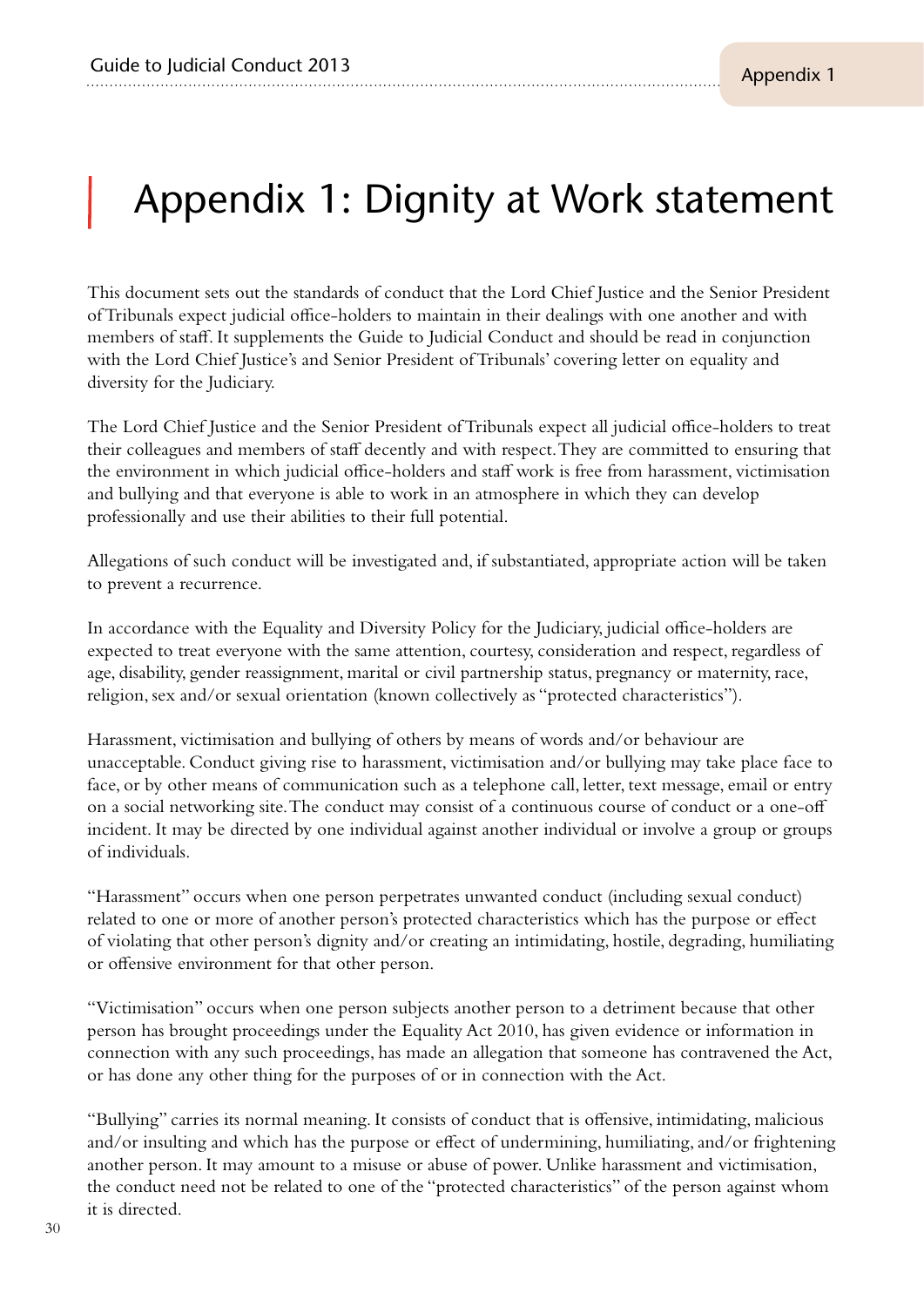Any judicial office-holder who becomes aware of behaviour on the part of any other judicial officeholder or member of staff which he or she considers to have breached the standards of conduct set out in this Statement should discuss the matter with his/her senior judicial office-holder<sup>1</sup>.

<sup>1</sup> The appropriate relevant senior judge will be for:

Court of Appeal and High Court judiciary; together with the Senior Master, Chief Master, Chief Bankruptcy Registrar, Senior District Judge (PRFD) and Senior Costs Judge – the appropriate Head of Division

Queen's Bench Masters – the Senior Master; Chancery Masters – the Chief Master; Bankruptcy Registrars – the Chief Bankruptcy Registrar; District Judges at the Principal Registry of the Family Division (PRFD) – the Senior District Judge (PRFD); Costs Judges – the Senior Costs Judge

Circuit and District Benches – the Presiding Judge on circuit or his or her delegate

<sup>•</sup> District Judges (Magistrates Courts) – the Senior District Judge (Chief Magistrate)

Tribunals' judiciary – chamber/tribunal president or deputy president; in tribunals with a regional structure, your leadership judge.

Magistrates – the Bench Chair; Bench Chairs – the Magistrates' Liaison Judge.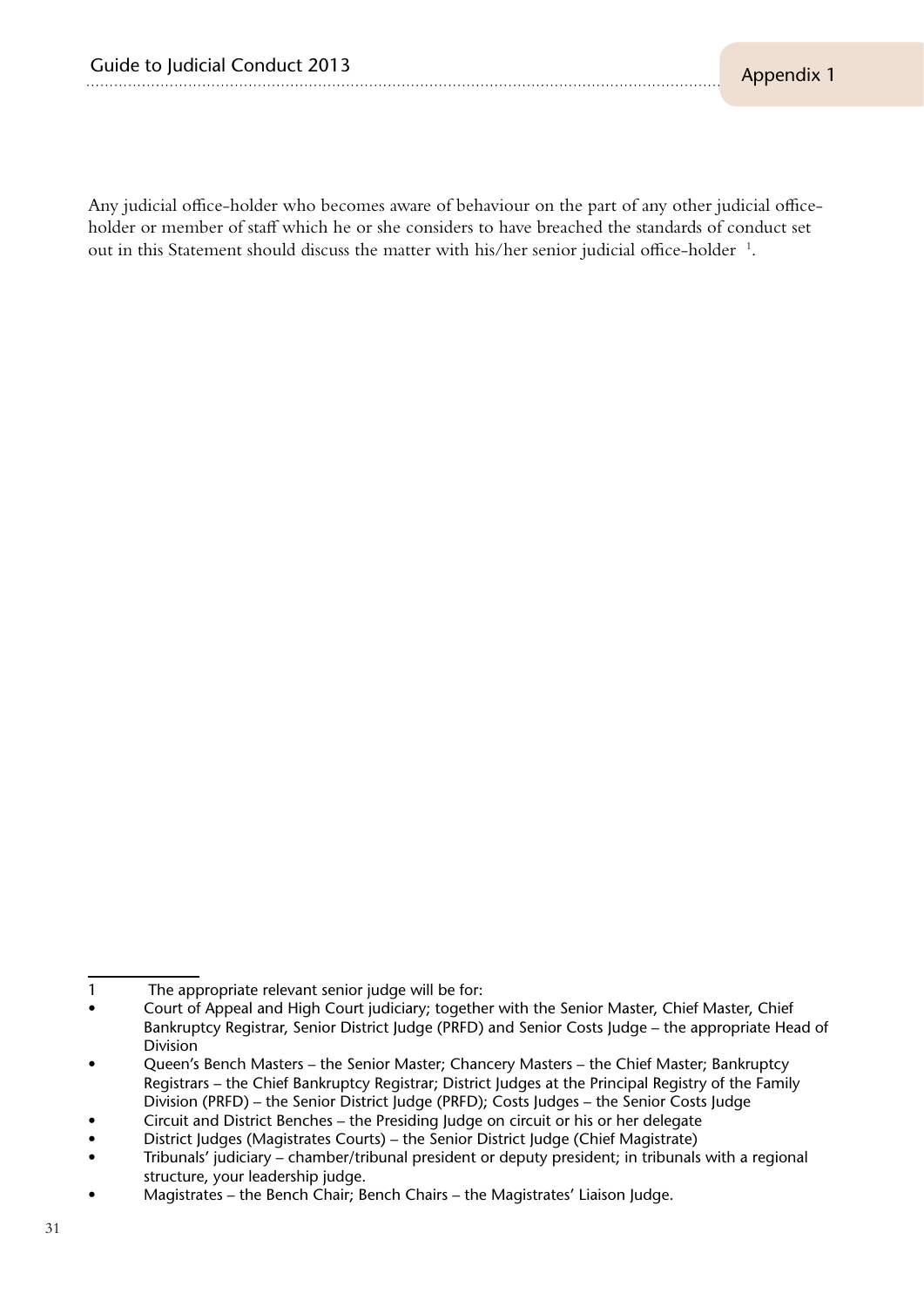### <span id="page-31-0"></span>Appendix 2: A brief guide to the Equality Act 2010

Most of the Equality Act 2010 is now in force. The Act not only harmonises and consolidates previous anti-discrimination legislation, it also strengthens legal rights to equality and increases the range of unlawful acts of discrimination outside the employment field. In addition it places a new set of statutory equality duties on public authorities. The equality duty (s.149) requires public authorities, in the exercise of their public functions, to have due regard to eliminate prohibited discrimination, harassment and victimisation, and advance equality of opportunity and foster good relations between different groups of people.

Whilst the "judicial function" is exempt from the prohibition on discrimination in the exercise of public functions, this exemption is likely to be limited to the core, adjudicative function. Ancillary functions, e.g. training, mentoring, conducting appraisals, managerial or committee functions and conduct towards colleagues or court staff will not be exempt.

This guide is an outline of the major provisions within the Act as they may affect the judiciary and is not intended as a definitive statement of the law. It also includes some examples showing how the Act may impact on the judiciary.

#### Protected characteristics

The Equality Act identifies nine protected characteristics, or specific grounds of discrimination which it treats as suspect grounds, or suspect classifications, which are intrinsic to an individual's dignity and autonomy.

The protected characteristics are:

- age
- disability
- gender reassignment
- marital or civil partnership status
- pregnancy and maternity
- race
- religion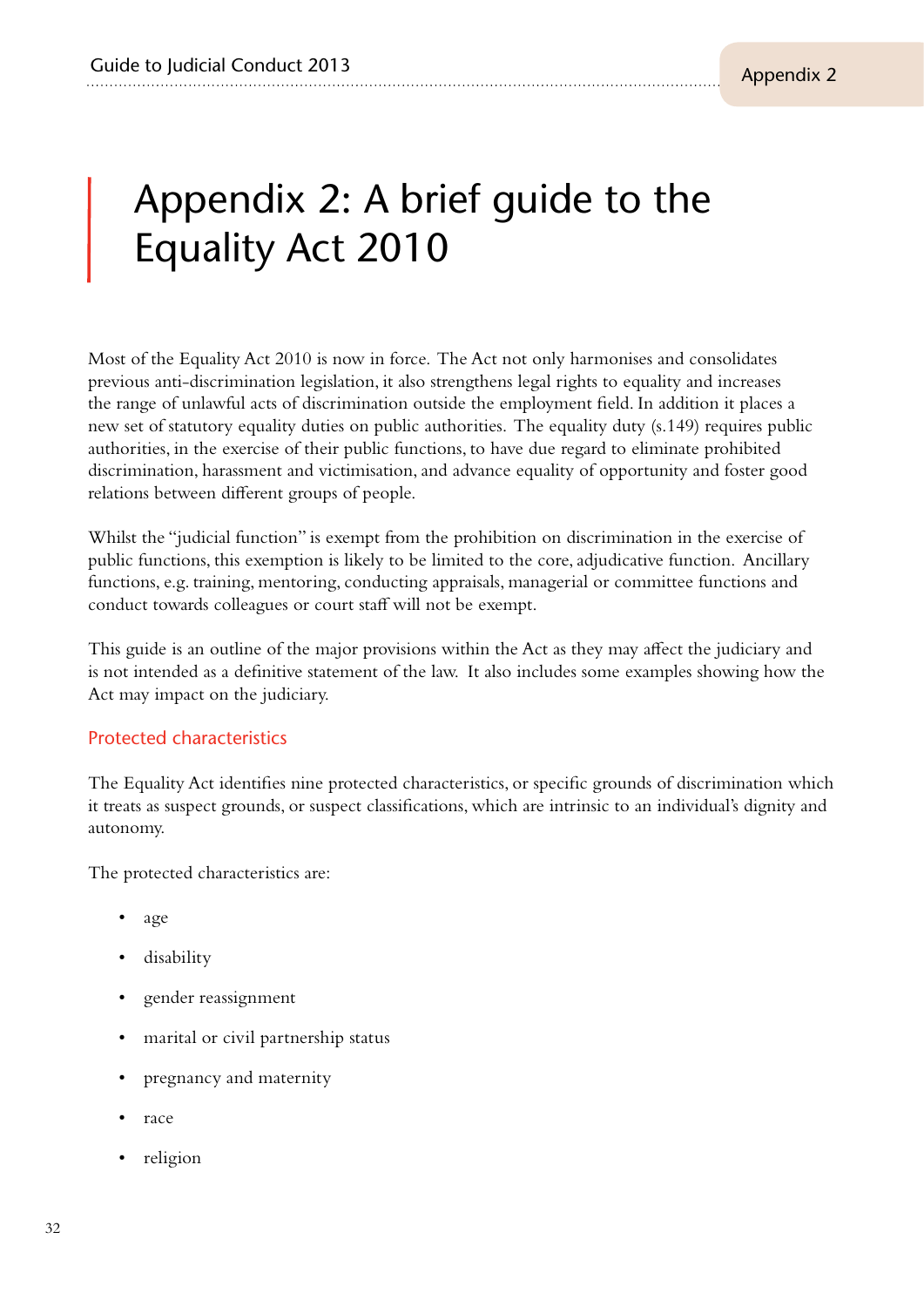- sex
- sexual orientation

#### *(s.4EqA 2010)*

The Act makes it unlawful, in a variety of ways and contexts, to discriminate against someone by reason of any one of these characteristics.

#### Types of discrimination as defined in the Act

**Direct discrimination** (s. 13) occurs if a person is treated less favourably than another person is or would be treated because of their possession of one of the protected characteristics. In general direct discrimination cannot be justified.

This form of discrimination also extends to cases where someone is perceived to have the relevant characteristic.

e.g. A judge of Iraqi origin, unlike her colleagues, is not invited to the cathedral court service at the start of the legal year "because she is Muslim". In fact she is not Muslim, but is perceived as such and treated less favourably because of this perception.

**Discrimination by association** occurs if a person is treated less favourably, not because of a protected characteristic that she or he personally has but because they are linked or associated with someone who has a protected characteristic.

e.g. A carer for a disabled person is passed over for advancement because they are perceived as having responsibilities which will not allow them to concentrate fully on their role.

**Indirect discrimination** *(s.19)* occurs if a rule or practice which applies to everyone across the board has the effect of disadvantaging people possessing a particular protected characteristic and the rule or practice cannot be justified as being a proportionate means of achieving a legitimate aim.

e.g. A rule is made that a particular training session will be held between 6 and 8pm. Although the rule is applied across the judiciary, it places those with caring responsibilities at a particular disadvantage because they need to be at home before 8pm. The training organisers would be required to demonstrate that the indirectly discriminatory timing of this particular session was a proportionate means of achieving the legitimate aim of judicial training on this topic.

Special provisions now govern the different forms of **disability discrimination**. The Equality Act 2010 recognises that more than formal equality is required to enable disabled people to participate as fully as possible in society. In addition to protection from direct and indirect discrimination, reasonable adjustments may be required to assist a disabled person who, because of his or her disability, is placed at a substantial disadvantage in comparison to others without that disability (*s.20*). These may be, for example, by adaptations or modifications to premises, physical features or different arrangements, such as sitting times. Making such adjustments may involve the judicial office-holder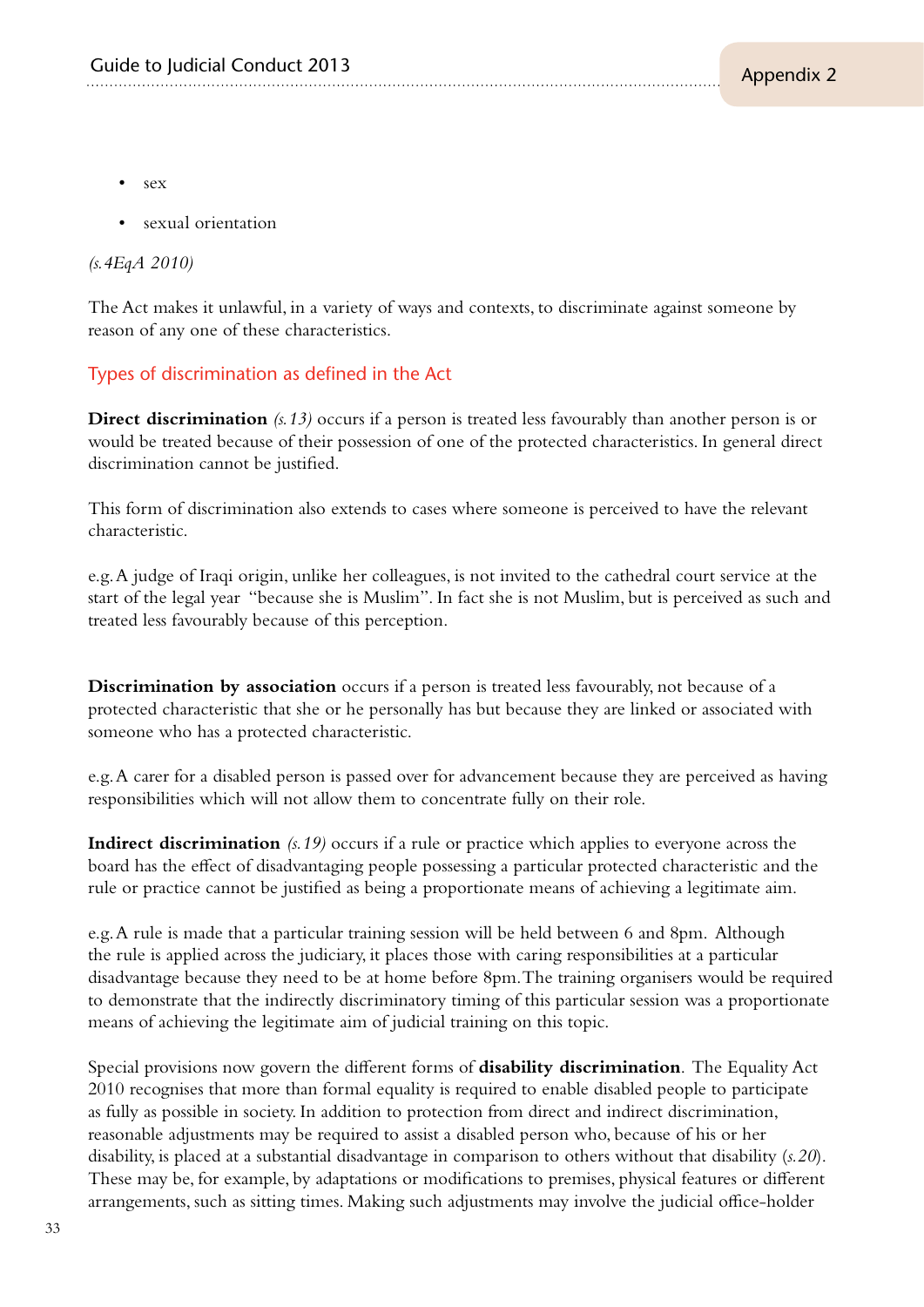and/or HMCTS; and, depending upon the circumstances, this will often require the office-holder and the administration to liaise.

**Unlawful discrimination** may also occur if a disabled person is treated unfavourably because of something arising in consequence of his or her disability, which cannot be shown to be a proportionate means of achieving a legitimate aim (s.15).

e.g. A judge is diagnosed as having a visual impairment and requires adapted IT equipment, but is told that funding is not available for a "non-standard" kit. The Ministry of Justice may be required to make the necessary adaptations to the equipment for the judge.

**Pregnancy and maternity-related discrimination** occur if a woman is unfavourably treated because of a current or previous pregnancy, or because she has given birth (ss.17 & 18).

e.g. A judge is told she will not be authorised to sit in a particular jurisdiction because she is pregnant and will be unable to sit while on maternity leave.

Finally, **harassment and victimisation** are specific forms of prohibited conduct defined in the Act. Harassment is unwanted conduct related to the protected characteristic of age, disability, gender reassignment, race, religion or belief, sex or sexual orientation, which has the purpose or effect of violating the other person's dignity or creating an unpleasant environment (s.26).

e.g. A member of court staff is repeatedly praised for her sweet nature and when she complains about being patronised, it does not cease. This is likely to be unlawful harassment.

Victimisation occurs when one person subjects another person to a detriment because that other person has brought proceedings under the Equality Act 2010, has given evidence or information in connection with any such proceedings, has made an allegation that someone has contravened the Act, or has done any other thing for the purposes of or in connection with the Act (s.27).

e.g. A magistrate supports a fellow magistrate who makes a complaint of discrimination against another magistrate. When she makes enquiries about applying to sit in the Youth Court she is told that her application will probably fail. If this is because of her involvement in the previous case it is likely to constitute unlawful victimisation.

For further, more detailed information, please see:

Equality Act Codes of Practice - **http://www.equalityhumanrights.com/legal-and-policy/ equality-act/equality-act-codes-of-practice/**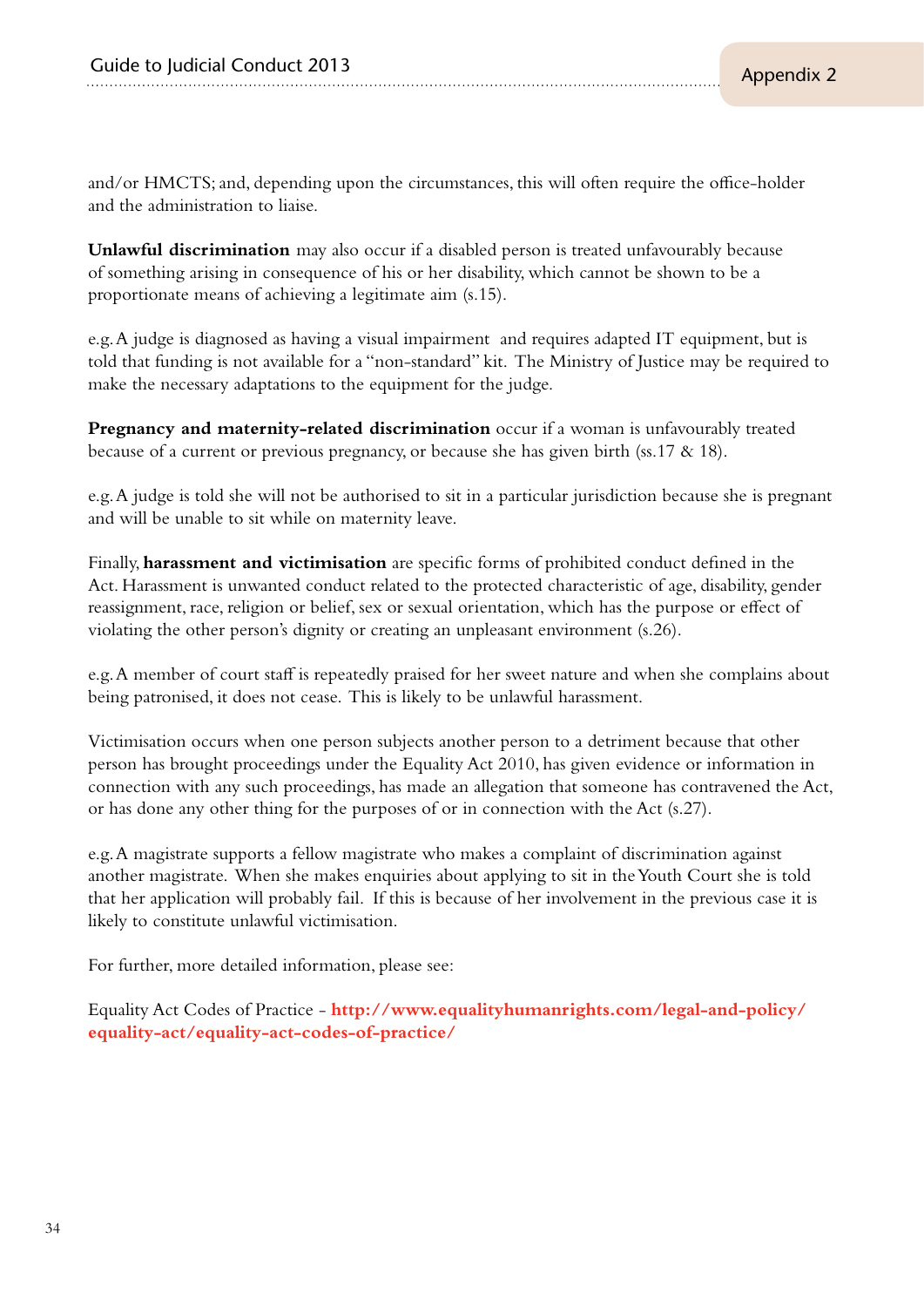### <span id="page-34-0"></span>Appendix 3: Letter to all judiciary

Reference paragraph 8.10

January 2008

To all Judiciary in England and Wales:

Guidance for Judicial Office-holders on Reporting Minor Offences

I am writing to bring to your attention the new guidance governing the requirements to report minor offences<sup>1</sup>.

There is currently a disparity between magistrates and other judicial office-holders in the requirement to report minor motoring offences, such as fixed penalty notices for speeding. In short, whilst magistrates are required to report all offences, other members of the judiciary, including Judges of the High Court, Circuit Judges and District Judges are not required to report minor motoring offences, except where there are aggravating circumstances.

Following discussions at the Arden working group, when it considered the new disciplinary system, it was agreed with Lord Falconer that the position of magistrates and other judicial office-holders be brought into line. The Judges Council subsequently proposed that the requirements for magistrates be relaxed to bring them into line with other judicial office-holders, a proposal that Jack Straw has now agreed to. The new reporting requirements also deal for the first time with disposals such as ASBOs, which are not included in existing arrangements. Whilst it is of course extremely unlikely that some of these requirements will ever arise, the guidance is intended to be exhaustive.

The reporting requirements are now as follows:

- Road Traffic offences need only be reported if on conviction:
	- ◊ any period of disqualification from holding or obtaining a driving licence is imposed, or,
	- $\Diamond$  six penalty points are ordered to be endorsed on the licence, or,

<sup>1</sup> Office-holders should note that the exemptions set out in this letter do not apply where there are court proceedings relating to the charge.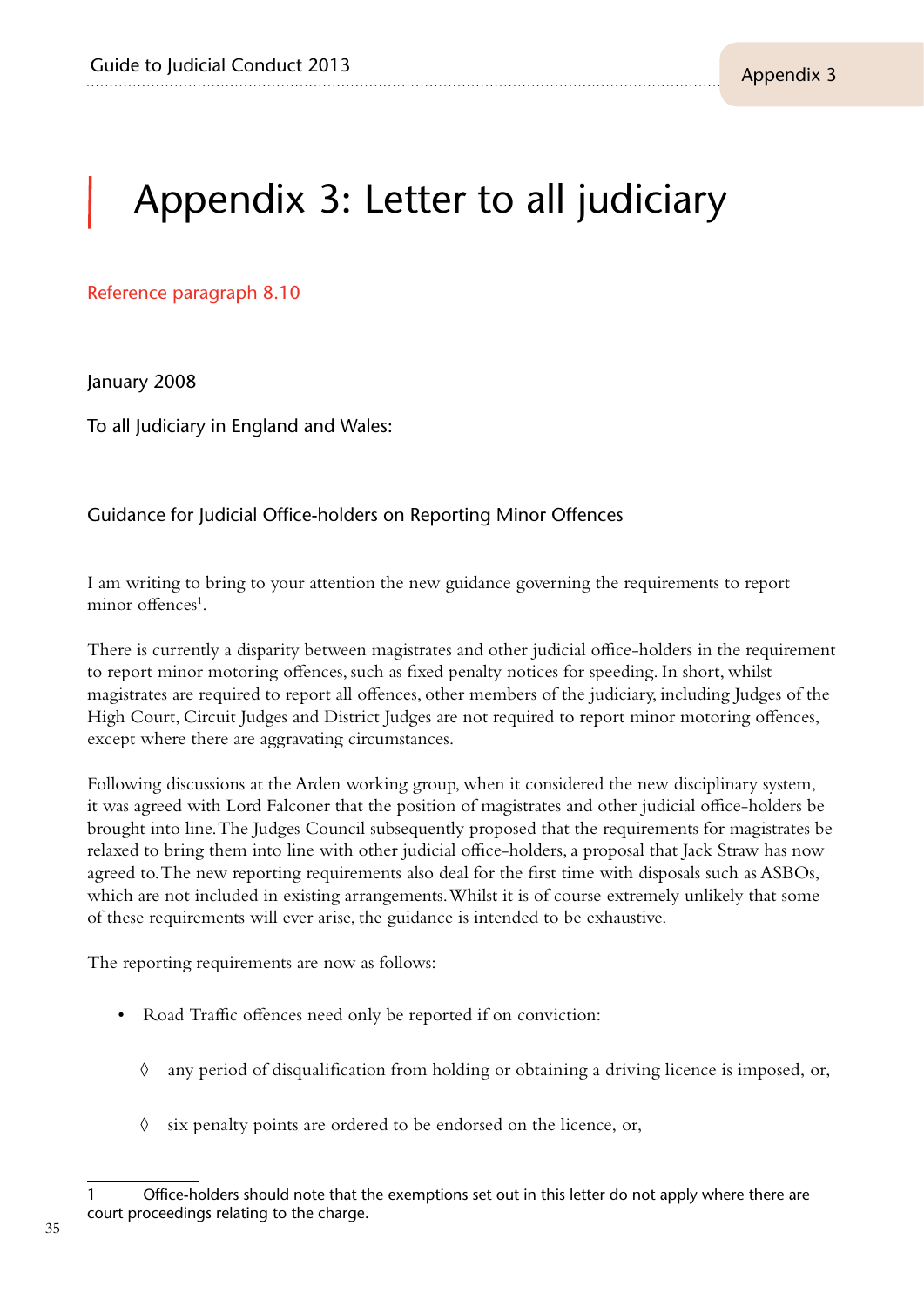- ◊ if a lesser number of points are ordered to be endorsed, the total points then endorsed on the licence exceeds six.
- • Speed awareness courses, penalty charge notices for parking etc and fixed penalty notices for matters such as littering need not be reported.
- Penalty notices for disorder must be reported, given the public order element, as must cannabis warnings, given the involvement of drugs.
- • Anti Social Behaviour Orders must be reported, including those imposed in civil proceedings.
- All forms of formal recorded caution (i.e. those given by the police on an admission of guilt of the offence being cautioned) must be reported.
- Judicial office-holders should judge out of court disposals and any new penalty alongside this framework in determining whether or not any other matter needs to be reported.

These guidelines are in line with the advice that the Association of District Judges and Council of Circuit Judges currently give in response to queries from their members.

Please base your decisions on whether to report minor offences on these new guidelines from now on.

Lord Phillips of Worth Matravers

Lord Chief Justice of England and Wales

January 2008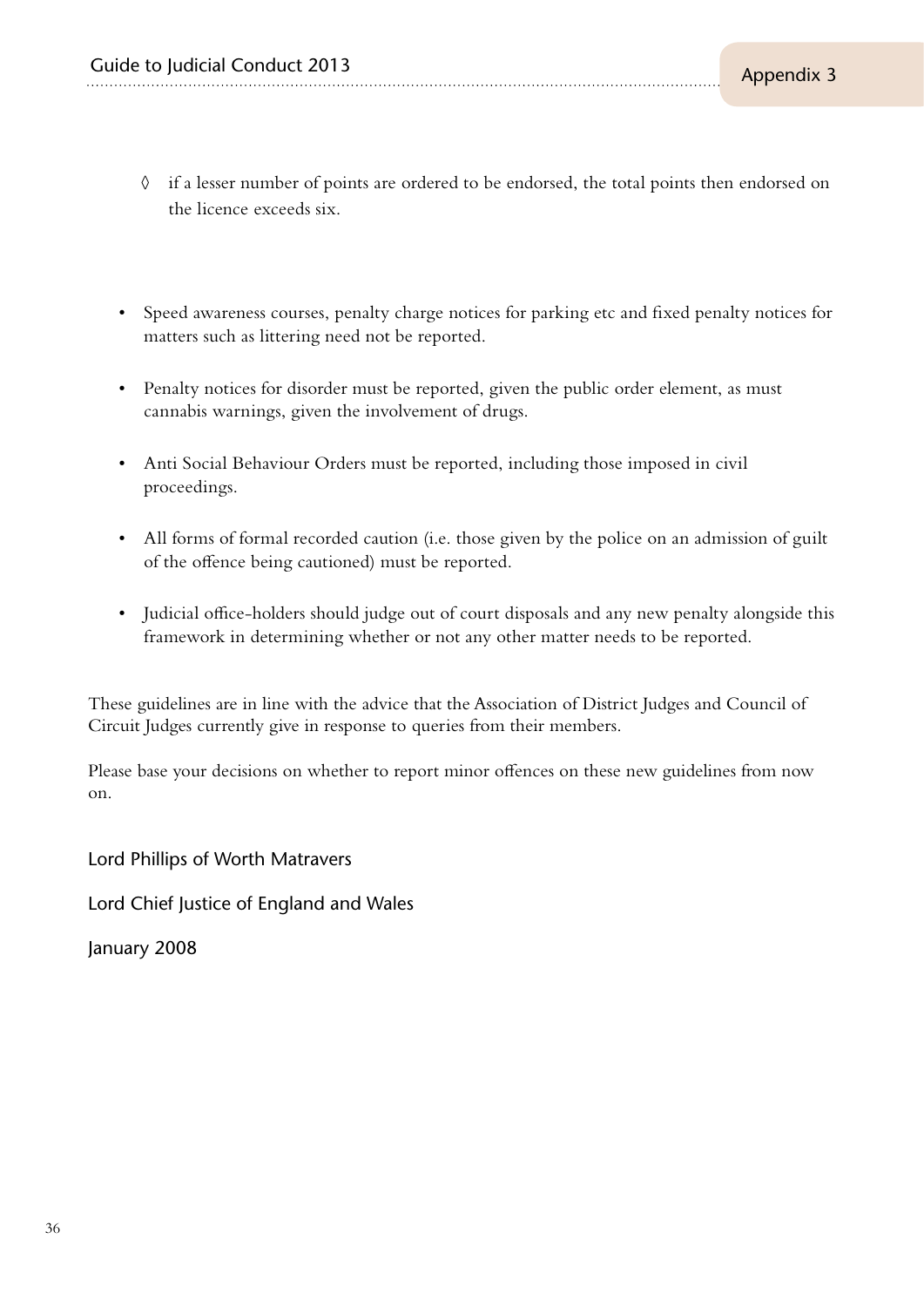### <span id="page-36-0"></span>Appendix 4: Blogging by judicial office-holders

#### Introduction

This guidance is issued on behalf of the Senior Presiding Judge and the Senior President of Tribunals. It applies to all courts and tribunal judicial office-holders in England and Wales, and is effective immediately.

#### **Definitions**

A "blog" (derived from the term "web log") is a personal journal published on the internet. "Blogging" describes the maintaining of, or adding content to, a blog. Blogs tend to be interactive, allowing visitors to leave comments. They may also contain links to other blogs and websites. For the purpose of this guidance blogging includes publishing material on micro-blogging sites such as Twitter.

#### Guidance

Judicial office-holders should be acutely aware of the need to conduct themselves, both in and out of court, in such a way as to maintain public confidence in the impartiality of the judiciary. Blogging by members of the judiciary is not prohibited. However, judicial office-holders who blog (or who post comments on other people's blogs) must not identify themselves as members of the judiciary. They must also avoid expressing opinions which, were it to become known that they hold judicial office, could damage public confidence in their own impartiality or in the judiciary in general.

The above guidance also applies to blogs which purport to be anonymous. This is because it is impossible for somebody who blogs anonymously to guarantee that his or her identity cannot be discovered.

Judicial office-holders who maintain blogs must adhere to this guidance and should remove any existing content which conflicts with it forthwith. Failure to do so could ultimately result in disciplinary action. It is also recommended that all judicial office-holders familiarise themselves with the new IT and Information Security Guidance which will be available shortly. Any queries about this guidance should be directed to Simon Parsons at Judicial Office - tel: 0207 073 4811. Email: **simon.parsons@judiciary.gsi.gov.uk**